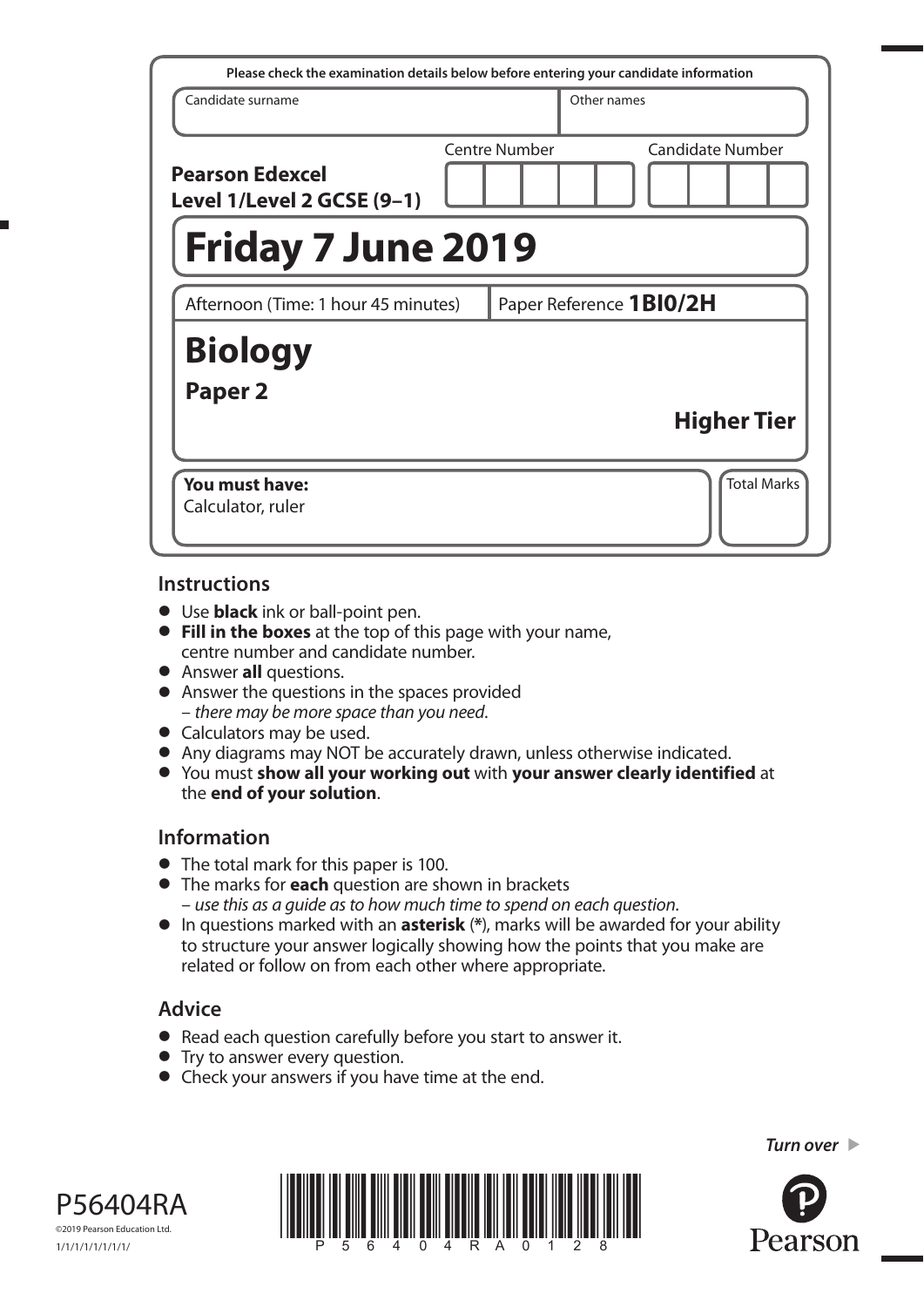

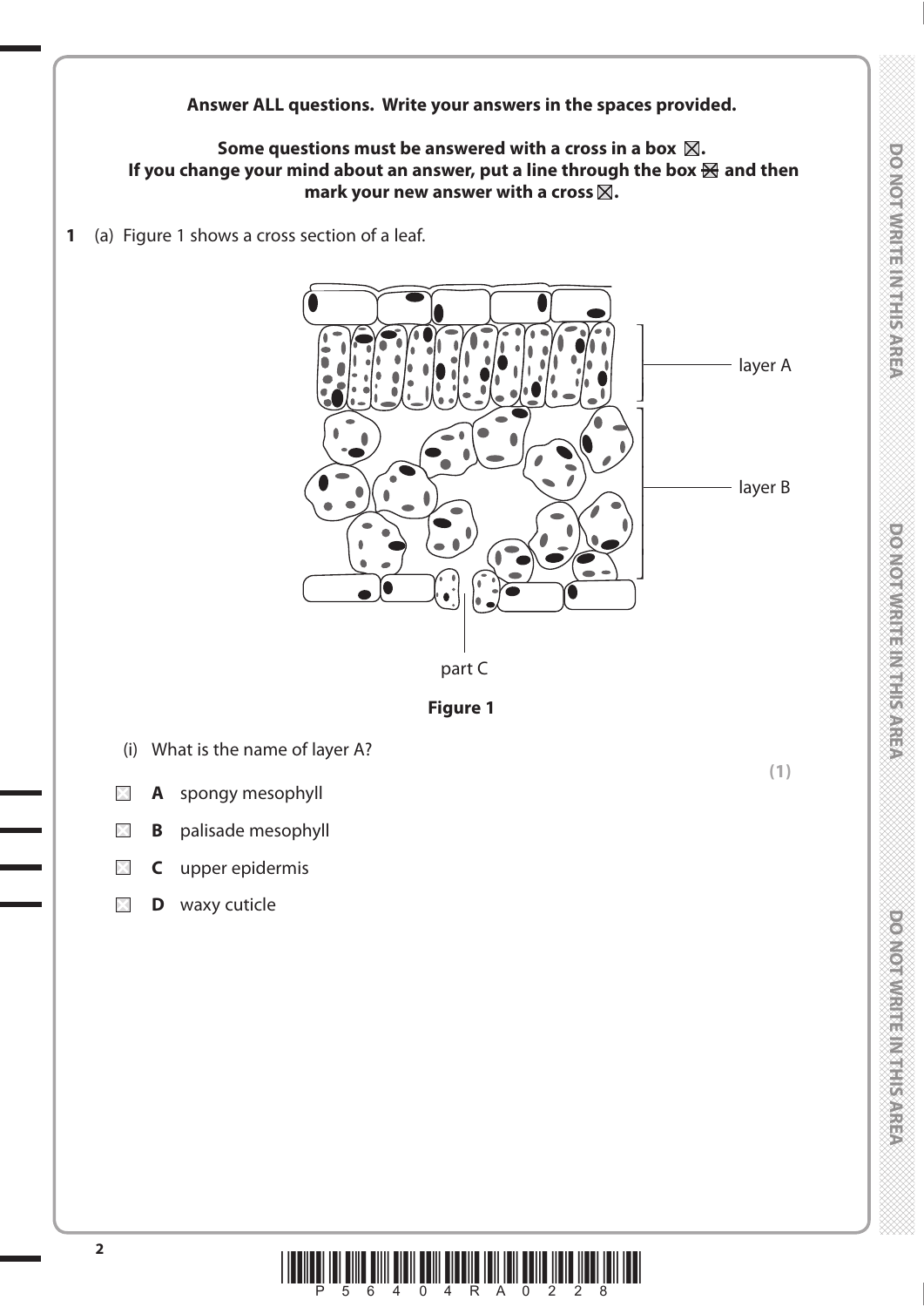|   |                                                                                                                                                                                   | (2) |
|---|-----------------------------------------------------------------------------------------------------------------------------------------------------------------------------------|-----|
|   | (iii) Explain the function of part C in Figure 1.                                                                                                                                 | (2) |
|   |                                                                                                                                                                                   |     |
|   | (b) Xerophytes are plants adapted to live in very dry conditions.<br>State two differences between the leaf structure of a xerophyte and the leaf<br>structure shown in Figure 1. | (2) |
| 2 |                                                                                                                                                                                   |     |
|   | (Total for Question 1 = 7 marks)                                                                                                                                                  |     |
|   |                                                                                                                                                                                   |     |
|   |                                                                                                                                                                                   |     |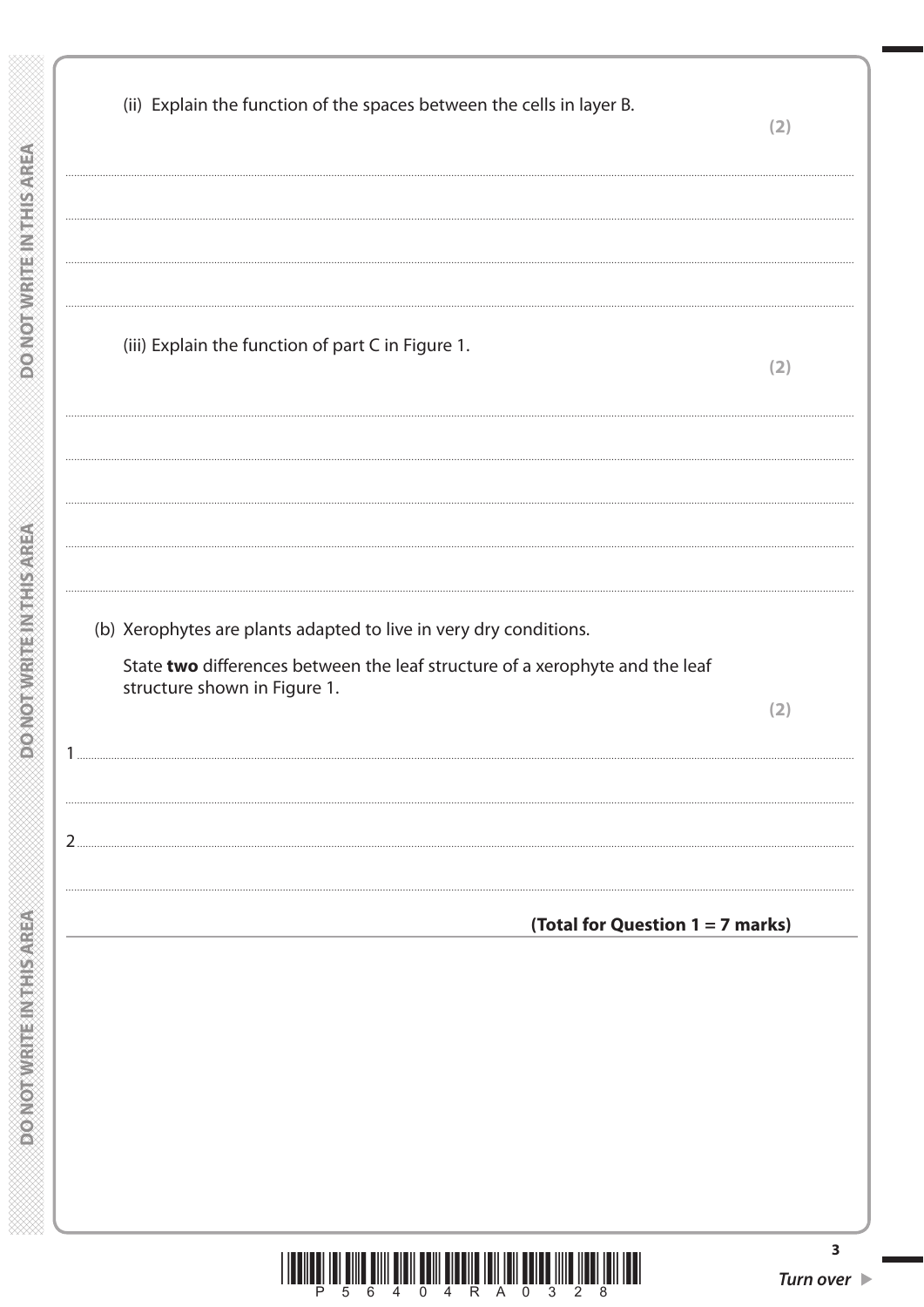(a) A student was investigating the populations of organisms in a garden.  $2^{\circ}$ 

Figure 2 shows the estimates of the number and biomass of some of the organisms in the garden.

| organisms         | number        | mean biomass of each<br>organism in grams | biomass of<br>population in grams |
|-------------------|---------------|-------------------------------------------|-----------------------------------|
| cabbages (plants) | 80            | 70                                        | 5600                              |
| earthworms        | 620           | 3.4                                       |                                   |
| slugs             | 30            | 4.1                                       | 123                               |
| hedgehogs         |               | 620                                       | 620                               |
| squirrels         | $\mathcal{P}$ | 600                                       | 1200                              |

### **Figure 2**

(i) Calculate the biomass of the population of earthworms in the garden.

DO NOT WRITE IN THIS AREA

(ii) Hedgehogs eat slugs and earthworms. Slug pellets were used to kill the slugs.

Explain how killing the slugs would affect the population of earthworms in this garden.

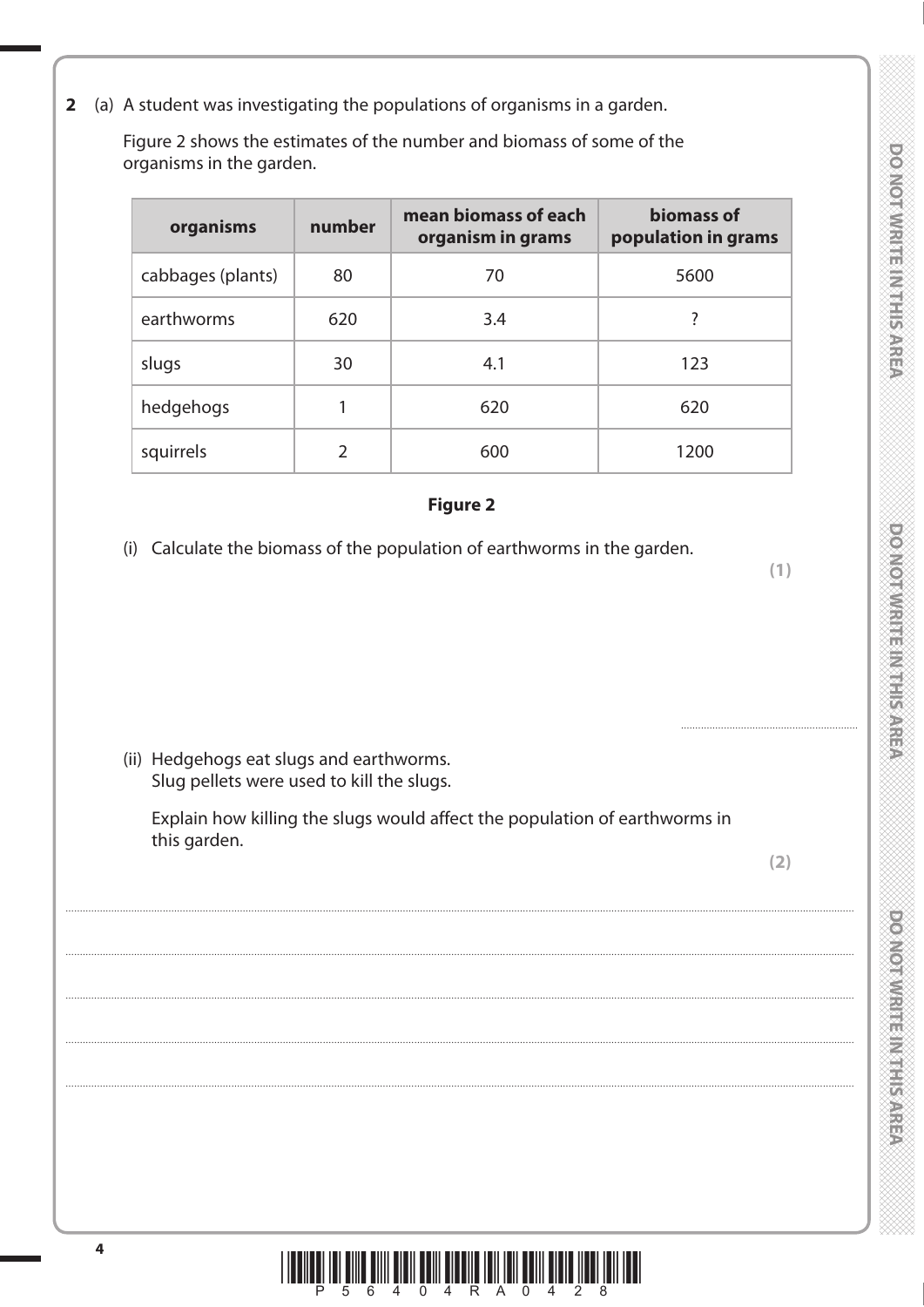| (iii) Describe a method that could be used to estimate the population of slugs in<br>the garden. |     |
|--------------------------------------------------------------------------------------------------|-----|
|                                                                                                  | (3) |
|                                                                                                  |     |
|                                                                                                  |     |
|                                                                                                  |     |
|                                                                                                  |     |
|                                                                                                  |     |
|                                                                                                  |     |
|                                                                                                  |     |
|                                                                                                  |     |
| (b) Explain how cabbages, earthworms and squirrels contribute to the carbon cycle.               |     |
|                                                                                                  | (3) |
|                                                                                                  |     |
|                                                                                                  |     |
|                                                                                                  |     |
|                                                                                                  |     |
|                                                                                                  |     |
|                                                                                                  |     |
|                                                                                                  |     |
|                                                                                                  |     |
| (Total for Question 2 = 9 marks)                                                                 |     |
|                                                                                                  |     |
|                                                                                                  |     |
|                                                                                                  |     |
|                                                                                                  |     |
|                                                                                                  |     |
|                                                                                                  |     |
|                                                                                                  |     |
|                                                                                                  |     |
|                                                                                                  |     |
|                                                                                                  |     |

**SERIES** 

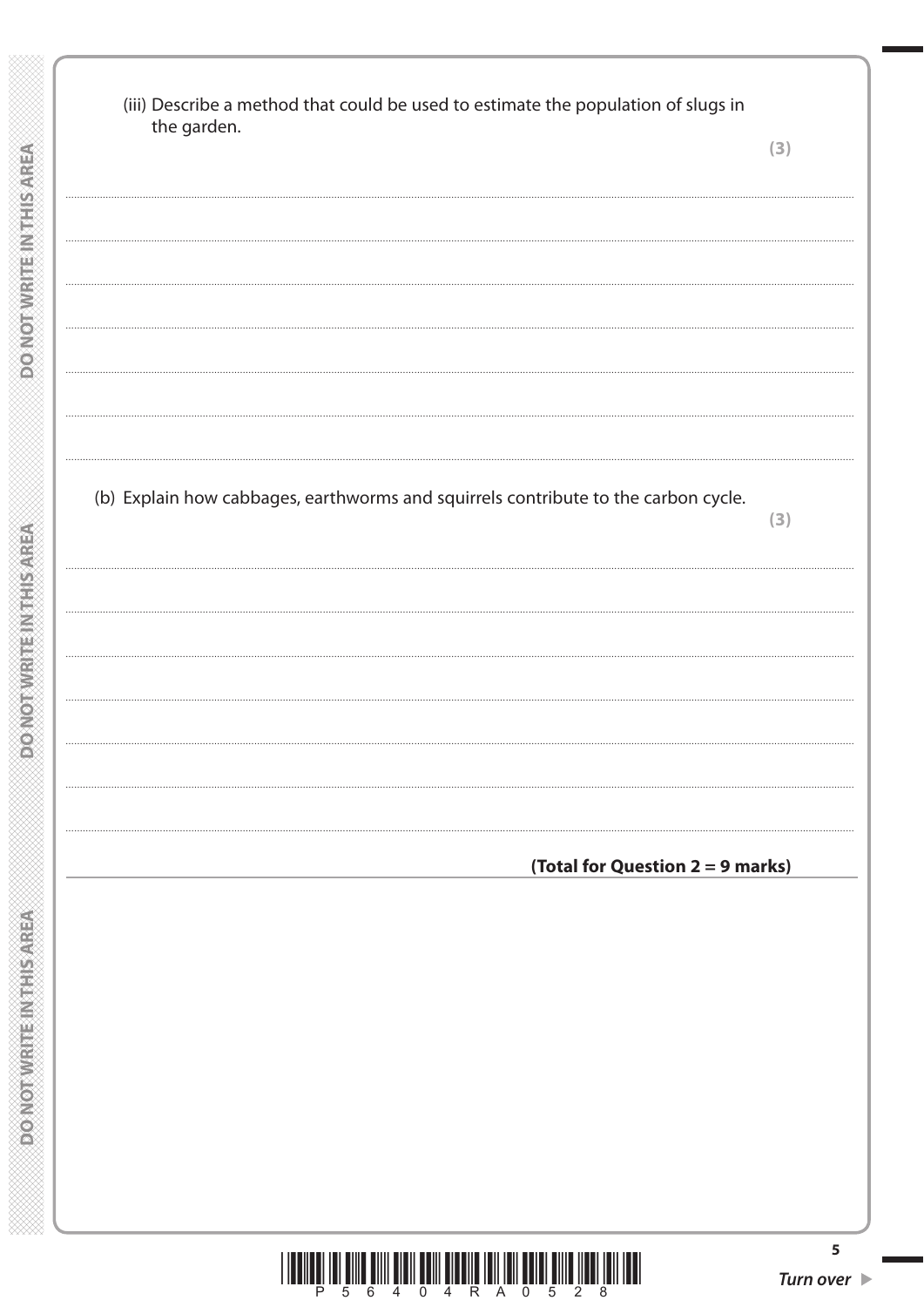**DO NOT WRITE IN THE IN THIS AREA DO NOT WRITE IN THIS AREA DO NOT WRITE IN THIS AREA DO NOT WRITE IN THIS AREA DO NOT WRITE IN THE INTERNATIONAL CONTINUES. THE INTERNATIONAL CONTINUES. DOOMORAL HEADERS ARE** 



**3** (a) A student investigated respiration in three different organisms.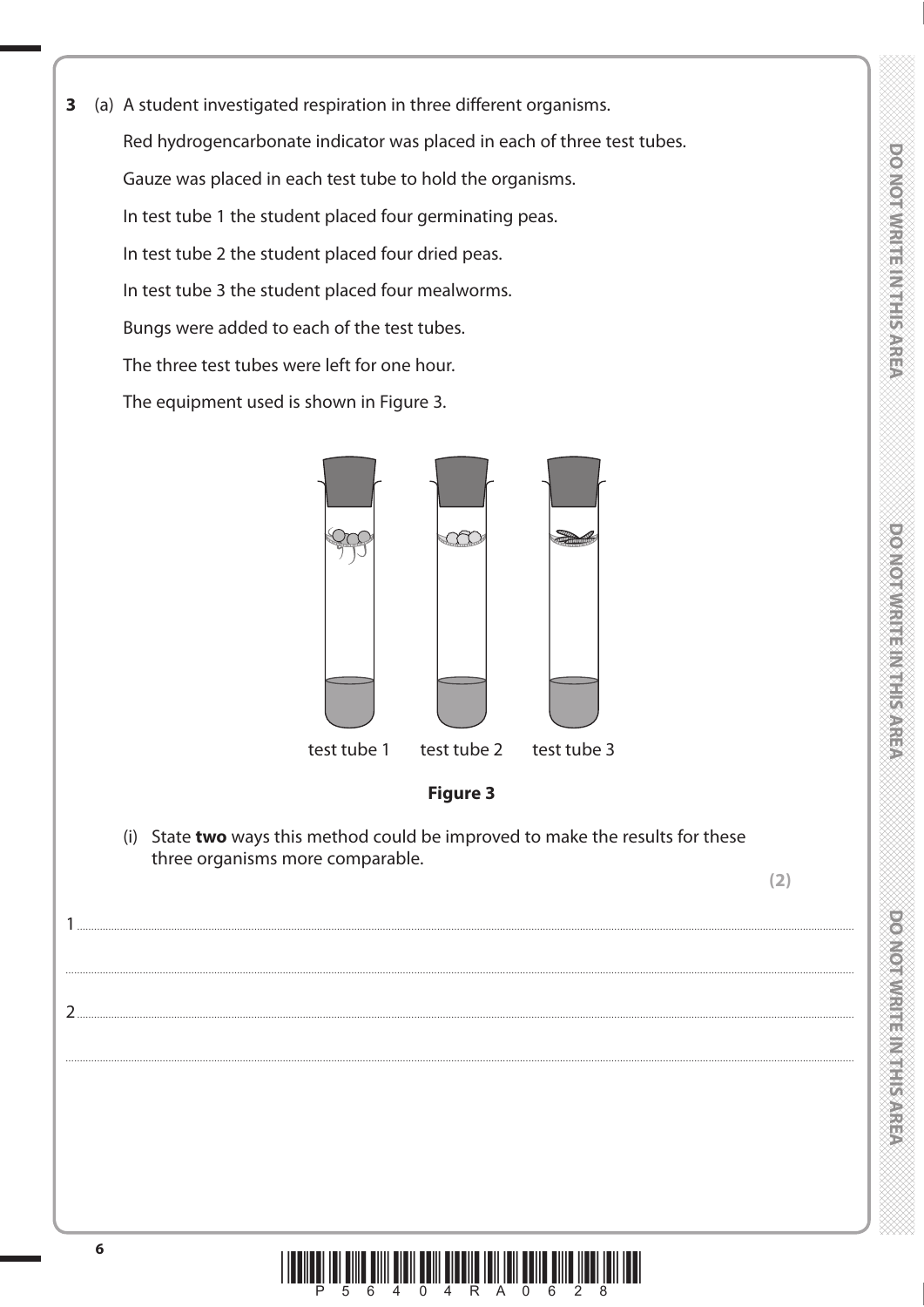|     |                            |           | (ii) Describe a suitable control for this investigation.                                         | (2) |
|-----|----------------------------|-----------|--------------------------------------------------------------------------------------------------|-----|
|     |                            |           |                                                                                                  |     |
|     | carbon dioxide is present. |           | (b) Hydrogencarbonate indicator changes from red to yellow when more                             |     |
|     |                            |           | The results for this investigation are shown in Figure 4.                                        |     |
|     |                            | organisms | colour of hydrogencarbonate indicator                                                            |     |
|     | germinating peas           |           | yellow                                                                                           |     |
|     | dried peas                 |           | red                                                                                              |     |
|     |                            |           |                                                                                                  |     |
|     | mealworms                  |           | yellow<br><b>Figure 4</b>                                                                        |     |
| (i) | the dried peas.            |           | Explain why the result for the germinating peas is different from the result for                 | (2) |
|     |                            |           |                                                                                                  |     |
|     |                            |           | (ii) How was the carbon dioxide produced in this investigation?                                  | (1) |
|     | A by photosynthesis        |           |                                                                                                  |     |
|     | B                          |           | when glucose is broken down in the presence of oxygen                                            |     |
|     | $\mathsf{C}$<br>D          |           | when glucose is broken down in the absence of oxygen<br>by the reaction between oxygen and water |     |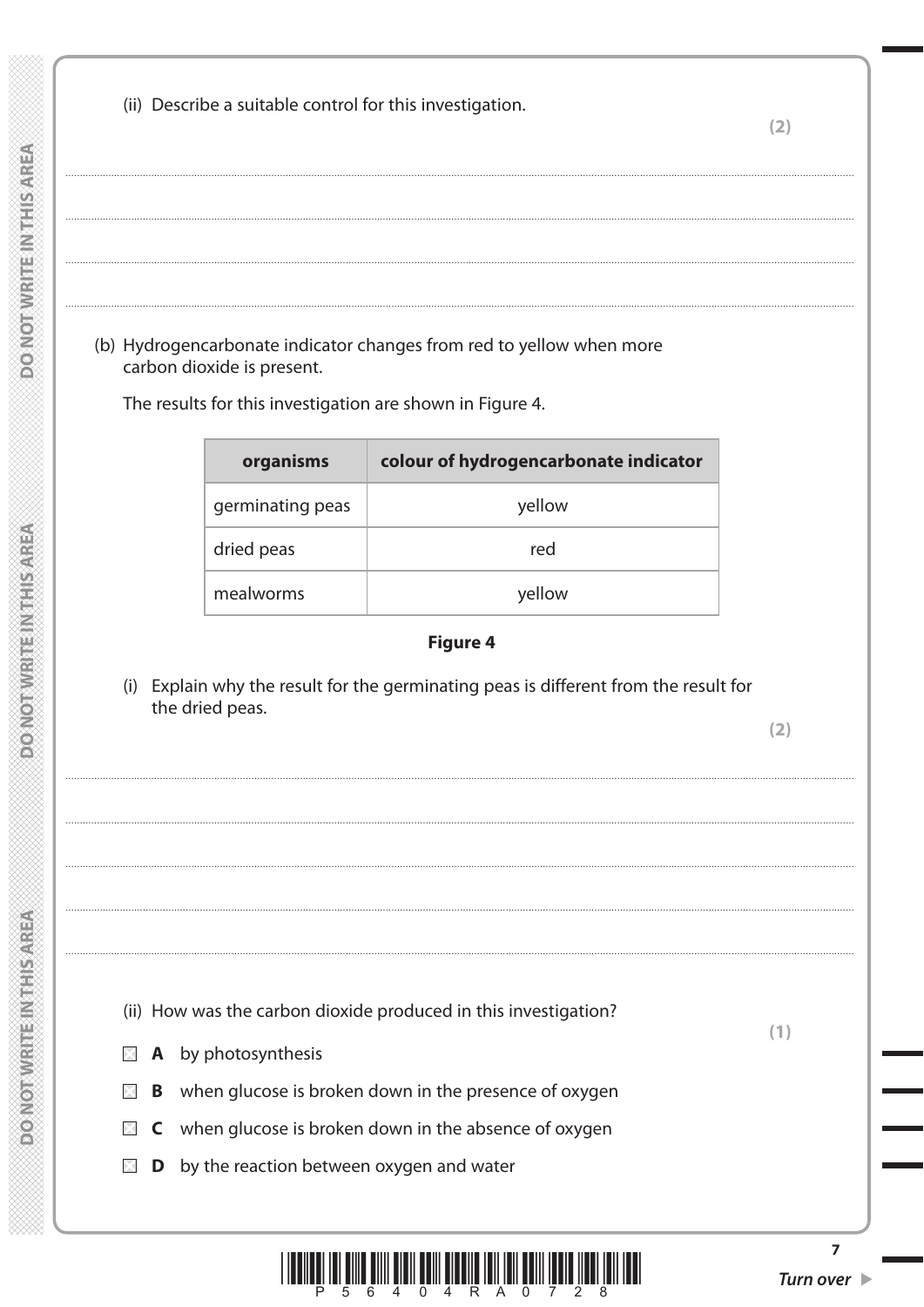|   | (c) Explain why cellular respiration is essential for living organisms. | (2) |
|---|-------------------------------------------------------------------------|-----|
|   |                                                                         |     |
|   |                                                                         |     |
|   |                                                                         |     |
|   |                                                                         |     |
|   | (Total for Question 3 = 9 marks)                                        |     |
|   |                                                                         |     |
|   |                                                                         |     |
|   |                                                                         |     |
|   |                                                                         |     |
|   |                                                                         |     |
|   |                                                                         |     |
|   |                                                                         |     |
|   |                                                                         |     |
|   |                                                                         |     |
|   |                                                                         |     |
|   |                                                                         |     |
|   |                                                                         |     |
|   |                                                                         |     |
|   |                                                                         |     |
|   |                                                                         |     |
|   |                                                                         |     |
|   |                                                                         |     |
|   |                                                                         |     |
|   |                                                                         |     |
|   |                                                                         |     |
|   |                                                                         |     |
|   |                                                                         |     |
|   |                                                                         |     |
| 8 |                                                                         |     |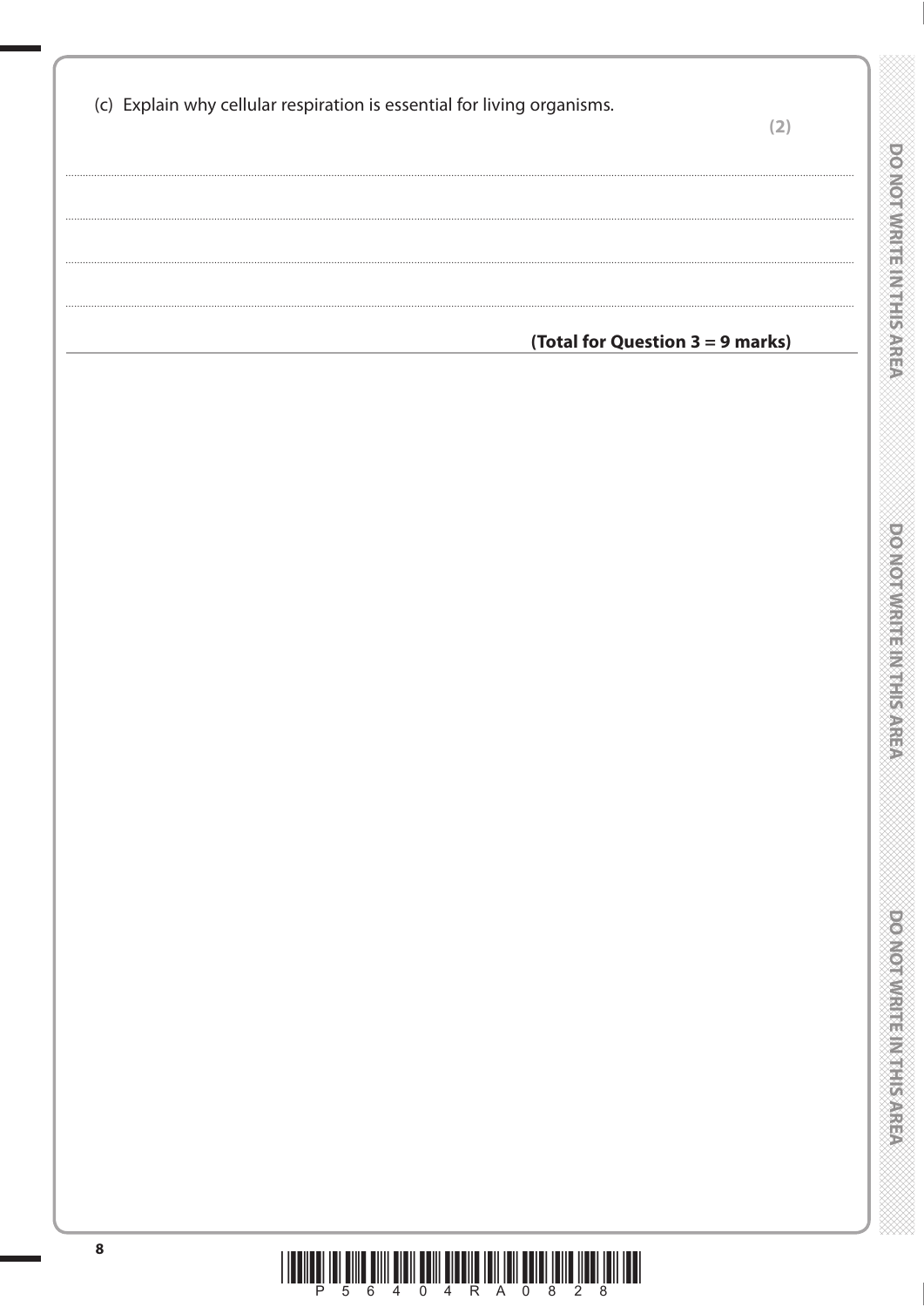

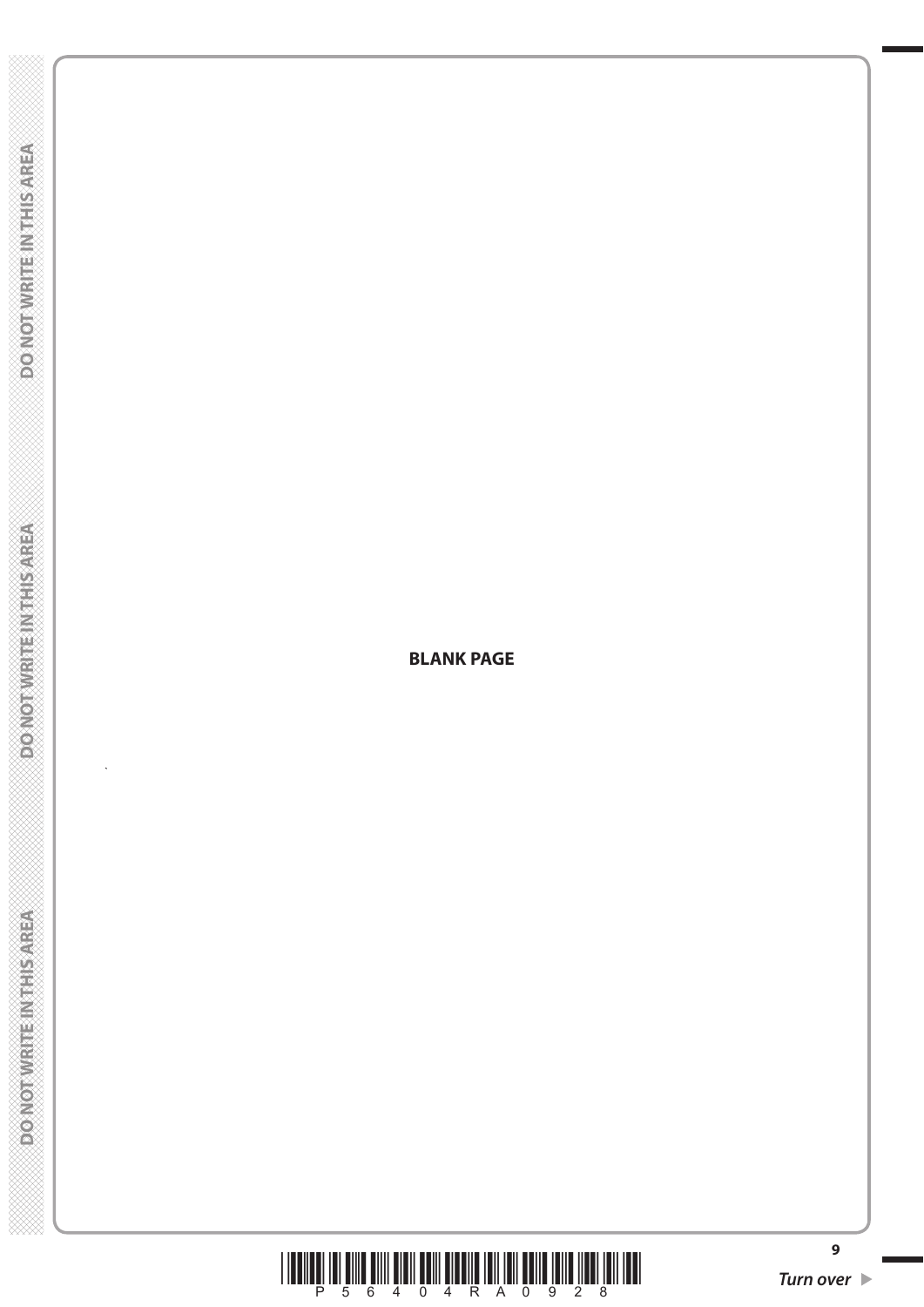**DONOTWRITEIN FILEMEN** 

4 A student was investigating the effect of sweating.

flask 1



flask<sub>2</sub>

Flask 1 was covered in wet tissue paper.

Flask 2 was covered with dry tissue paper.

Hot water was added to each of the flasks.

The temperature of the water in each flask was recorded every minute for 10 minutes.

The student set up two conical flasks each with a thermometer as shown in Figure 5.

(a) State two variables that would need to be controlled in this investigation.

 $(2)$ 

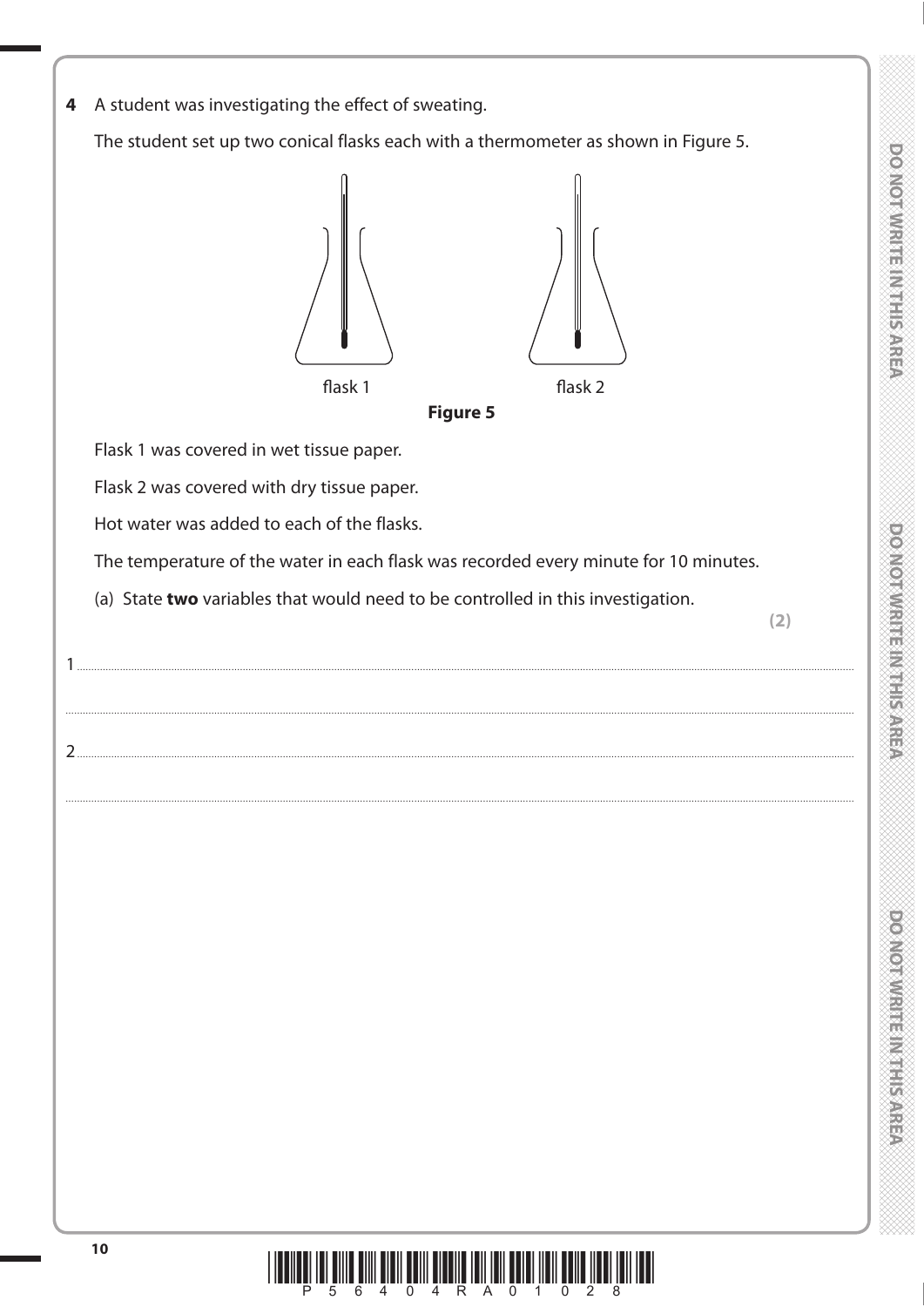(b) The results of this investigation are shown in Figure 6.

| time in<br>minutes | flask 1<br>(wet tissue paper)<br>temperature in °C | flask <sub>2</sub><br>(dry tissue paper)<br>temperature in °C |  |  |
|--------------------|----------------------------------------------------|---------------------------------------------------------------|--|--|
| 1                  | 98                                                 | 98                                                            |  |  |
| $\overline{2}$     | 82                                                 | 91                                                            |  |  |
| 3                  | 71<br>84                                           |                                                               |  |  |
| $\overline{4}$     | 60                                                 | 76                                                            |  |  |
| 5                  | 50                                                 | 69                                                            |  |  |
| 6                  | 39                                                 | 61                                                            |  |  |
| 7                  | 31                                                 | 56                                                            |  |  |
| 8                  | 22                                                 | 49                                                            |  |  |
| 9                  | 22                                                 | 42                                                            |  |  |
| 10                 | 22                                                 | 37                                                            |  |  |



(i) Calculate the rate of temperature change in flask 1 from 1 to 8 minutes.  $(2)$ °C per minute (ii) Compare the trends shown in the data for flask 1 and flask 2.  $(2)$ 



 $11$ 

**DONOTWRTEINTHIS AREA**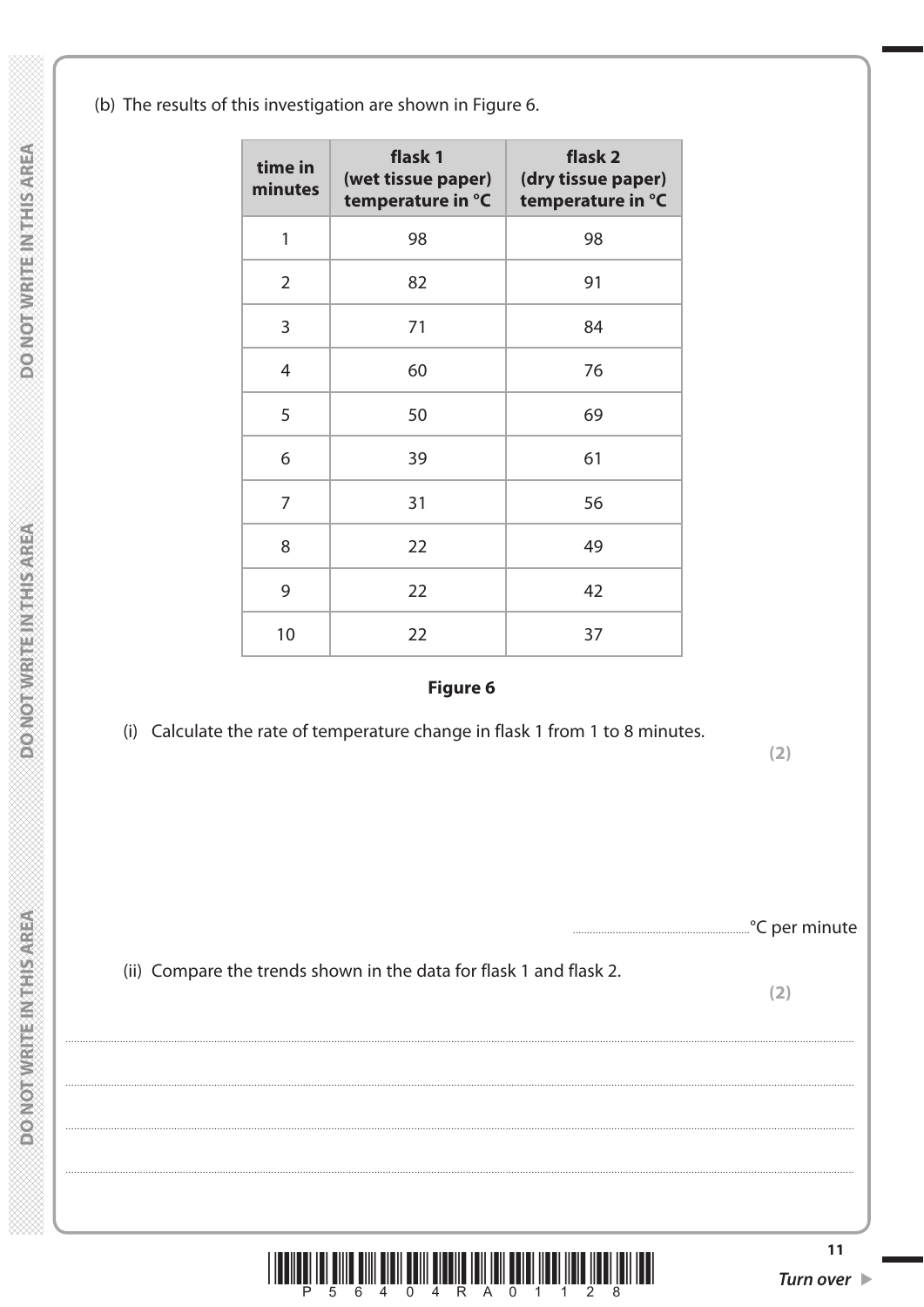| (c) Explain how sweating helps to cool the body.                                                                                | (2) |
|---------------------------------------------------------------------------------------------------------------------------------|-----|
|                                                                                                                                 |     |
|                                                                                                                                 |     |
| (d) Which part of the brain controls internal body temperature?                                                                 | (1) |
| A cerebellum<br>$\times$                                                                                                        |     |
| <b>B</b> medulla oblongata                                                                                                      |     |
| C hypothalamus<br>$\times$                                                                                                      |     |
| <b>D</b> pituitary gland                                                                                                        |     |
| (e) Explain why it is important to control the internal temperature of the human body.                                          | (2) |
|                                                                                                                                 |     |
| (Total for Question 4 = 11 marks)                                                                                               |     |
|                                                                                                                                 |     |
| 12<br><u>HENEL HENEL WEIGHT AN DER STATISTIKE HENEL HEN DE STATISTIKE DER STATISTIKE DER STATISTIKE DER STATISTIKE DER</u><br>5 |     |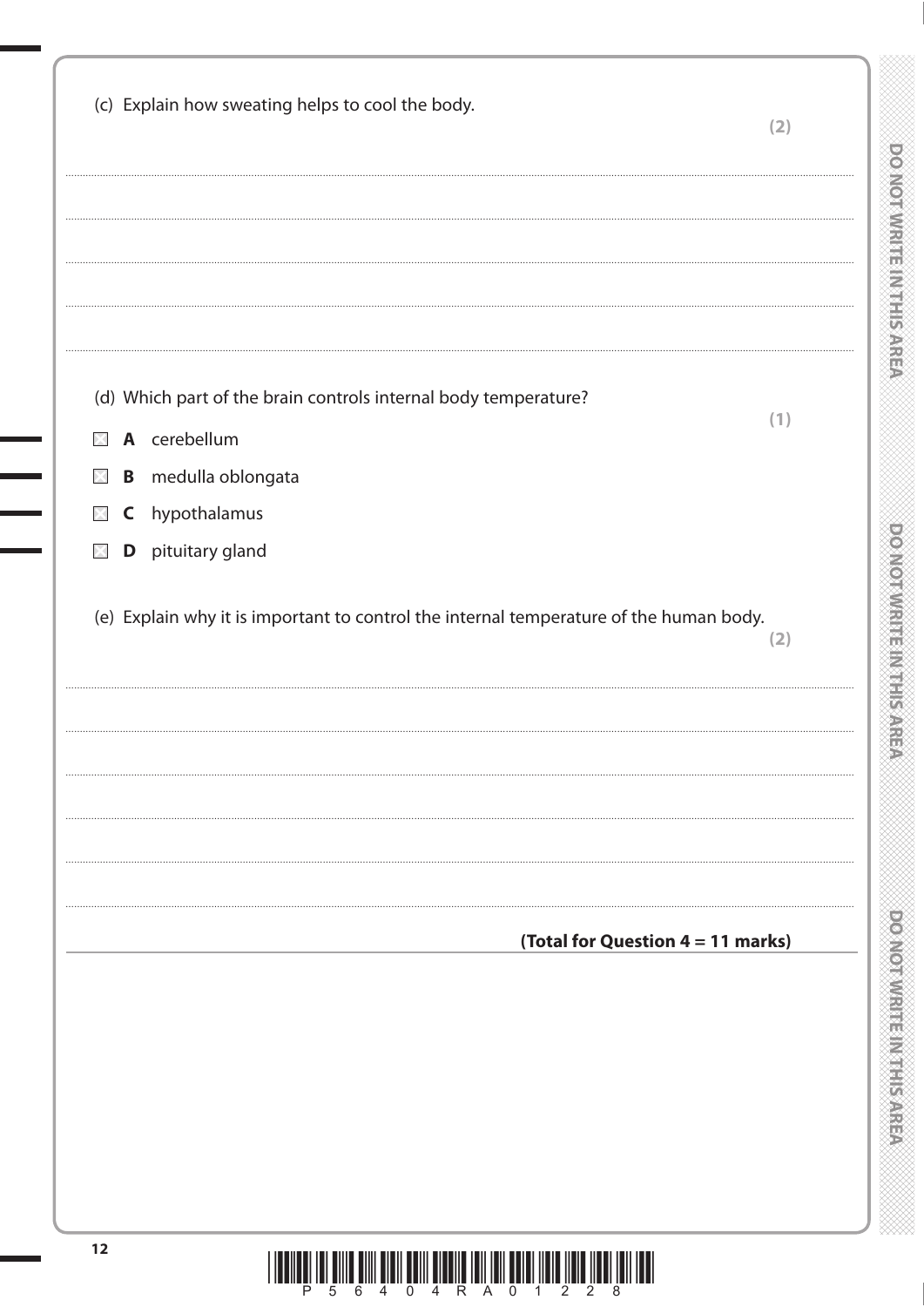**BLANK PAGE**

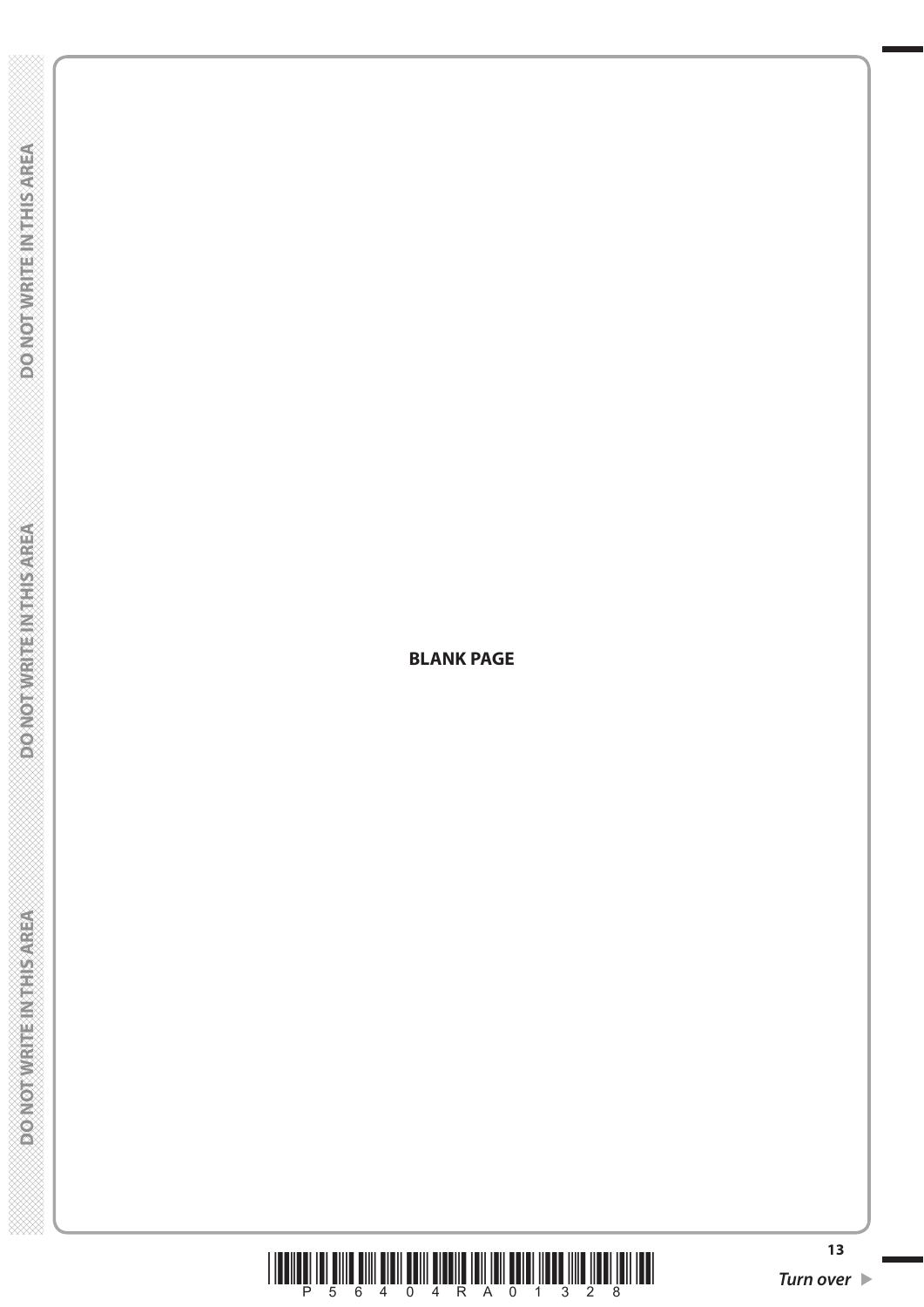| 5 |                                                   |              | (a) (i) Water enters a plant through root hair cells.                                                                                                                                                                       |     |                                           |
|---|---------------------------------------------------|--------------|-----------------------------------------------------------------------------------------------------------------------------------------------------------------------------------------------------------------------------|-----|-------------------------------------------|
|   |                                                   |              | Root hair cells have                                                                                                                                                                                                        |     |                                           |
|   | $\mathbb{X}$                                      |              | A a small surface area and thin cell walls                                                                                                                                                                                  | (1) |                                           |
|   | $\times$                                          | B            | a small surface area and thick cell walls                                                                                                                                                                                   |     |                                           |
|   | $\boxtimes$                                       | $\mathsf{C}$ | a large surface area and thin cell walls                                                                                                                                                                                    |     |                                           |
|   | $\boxtimes$                                       | D            | a large surface area and thick cell walls                                                                                                                                                                                   |     |                                           |
|   |                                                   |              | (ii) Explain how water in the root is transported to the leaves of the plant.                                                                                                                                               | (2) | <b>DONOTWREE NEEDS AREA</b>               |
|   | B<br>$\boxtimes$<br>$\mathsf{C}$<br>D<br>$\times$ |              | (b) How is sucrose transported from the leaves to other parts of the plant?<br>A by osmosis through the phloem<br>by osmosis through the xylem<br>by translocation through the phloem<br>by translocation through the xylem | (1) | <b>DOMORROWS IS NOT THE REAL PROPERTY</b> |
|   |                                                   |              |                                                                                                                                                                                                                             |     | <b>DONOTWRITEIN SHIPAREA</b>              |

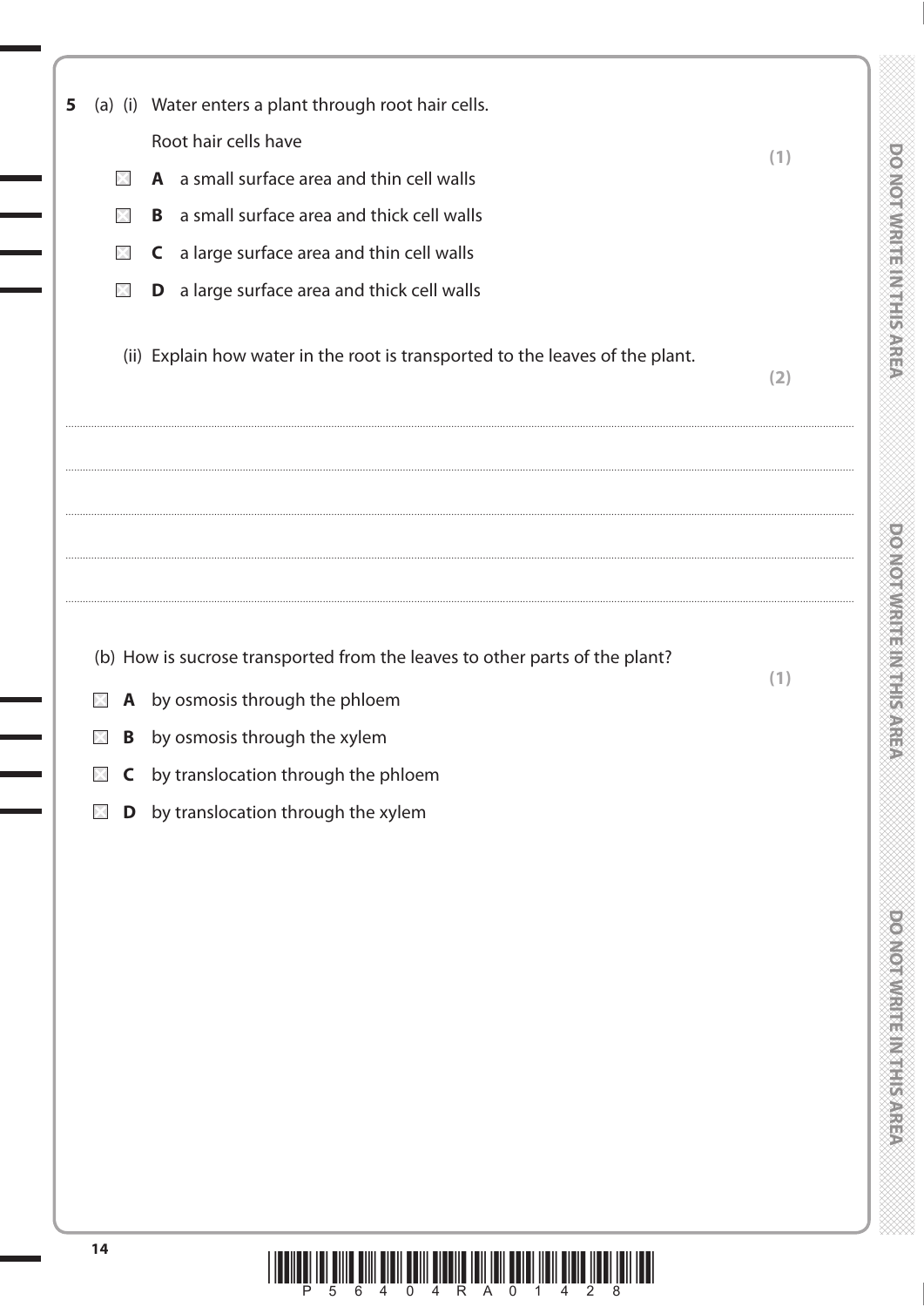

 $0$  4 R A 0

5  $\overline{1}$ 

5

6 4

**PONOTAVRITE INTHISIAREA** 

**DO NOT WRITE INTHIS AREA** 

**MERIVAL PRIVATE MARKED AS**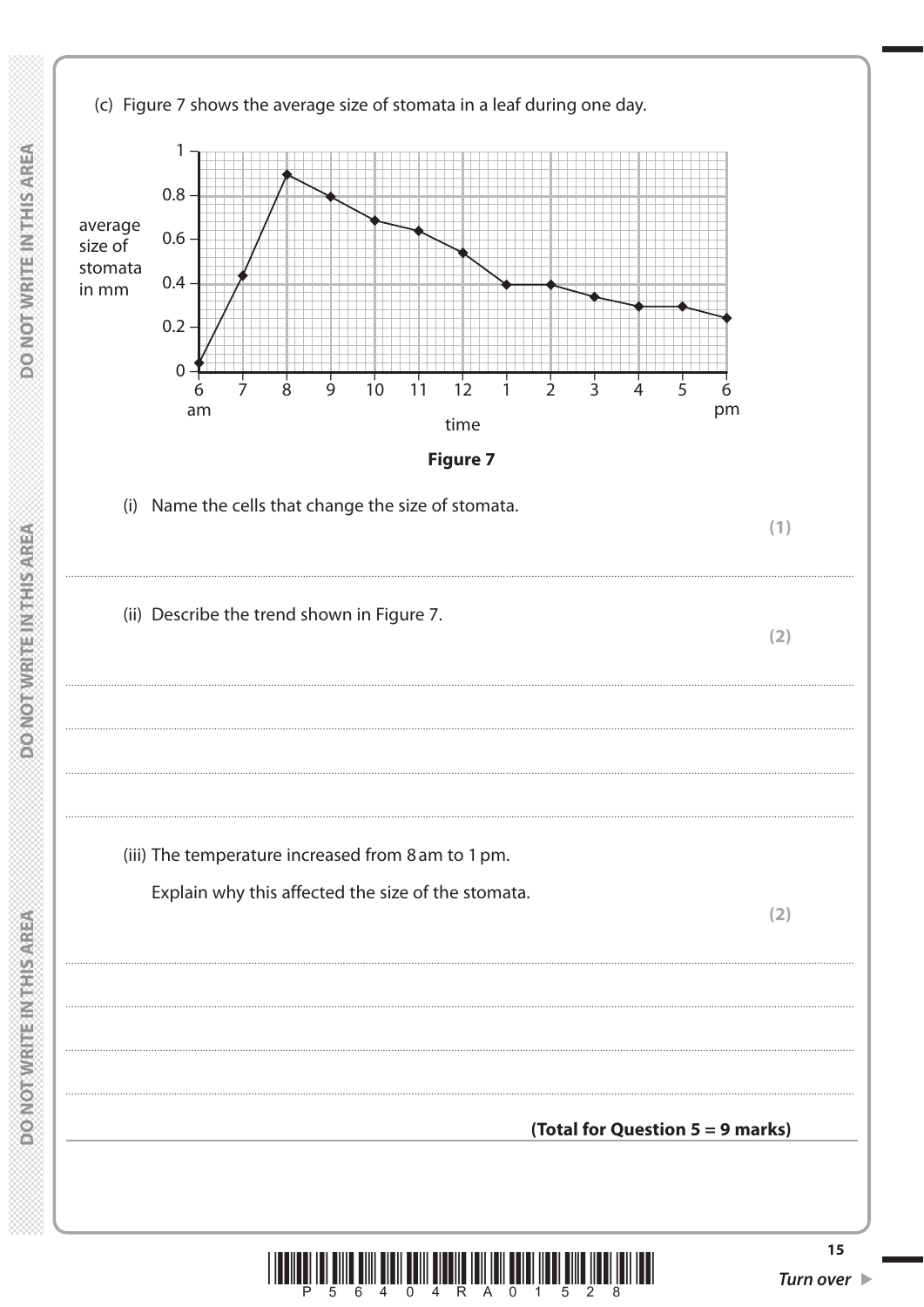(a) A person had symptoms including difficulty passing urine, aching in the 6 lower abdomen, constant thirst and fainting.

A sample of their urine was tested. The results are shown in Figure 8.

| test                           | result        | acceptable range   |
|--------------------------------|---------------|--------------------|
| Glucose                        | 200 mg per dl | 0 to 130 mg per dl |
| Albumin (protein)              | 16 mg per dl  | 0 to 3 mg per dl   |
| pH                             |               | 5 to 7             |
| Leukocytes (white blood cells) | 40            | 2 to 5             |

### **Figure 8**

(i) A doctor analysed the results and asked the person to have further tests for type 2 diabetes.

Give a reason why the doctor came to this conclusion.

(ii) Explain why the doctor also concluded that the person had a kidney infection.

 $(2)$ 

(b) Describe how a student could test a sample of urine for the presence of protein.

 $(2)$ 

**DOOMORATION STATES AND STATES** 

**DOOMORATION CONSULTANT**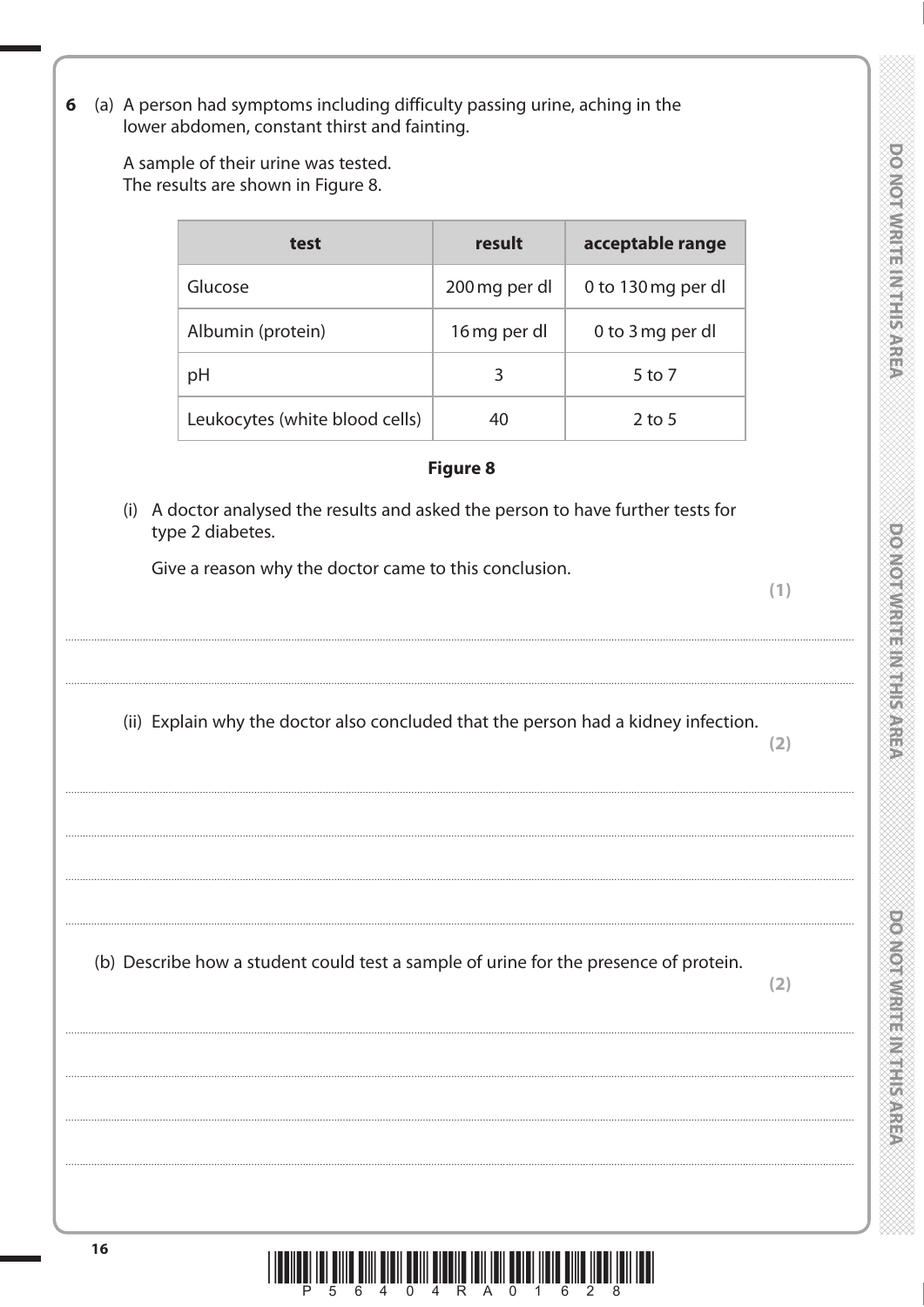**DONOTWRITE IN THIS AREA** 

**DONOT WRITEIN THIS AREA** 

# (c) Describe the route taken by urine from the kidney until it leaves the body.  $(3)$ (d) Urine contains urea. State how urea is formed in the human body.  $(2)$ (Total for Question 6 = 10 marks)

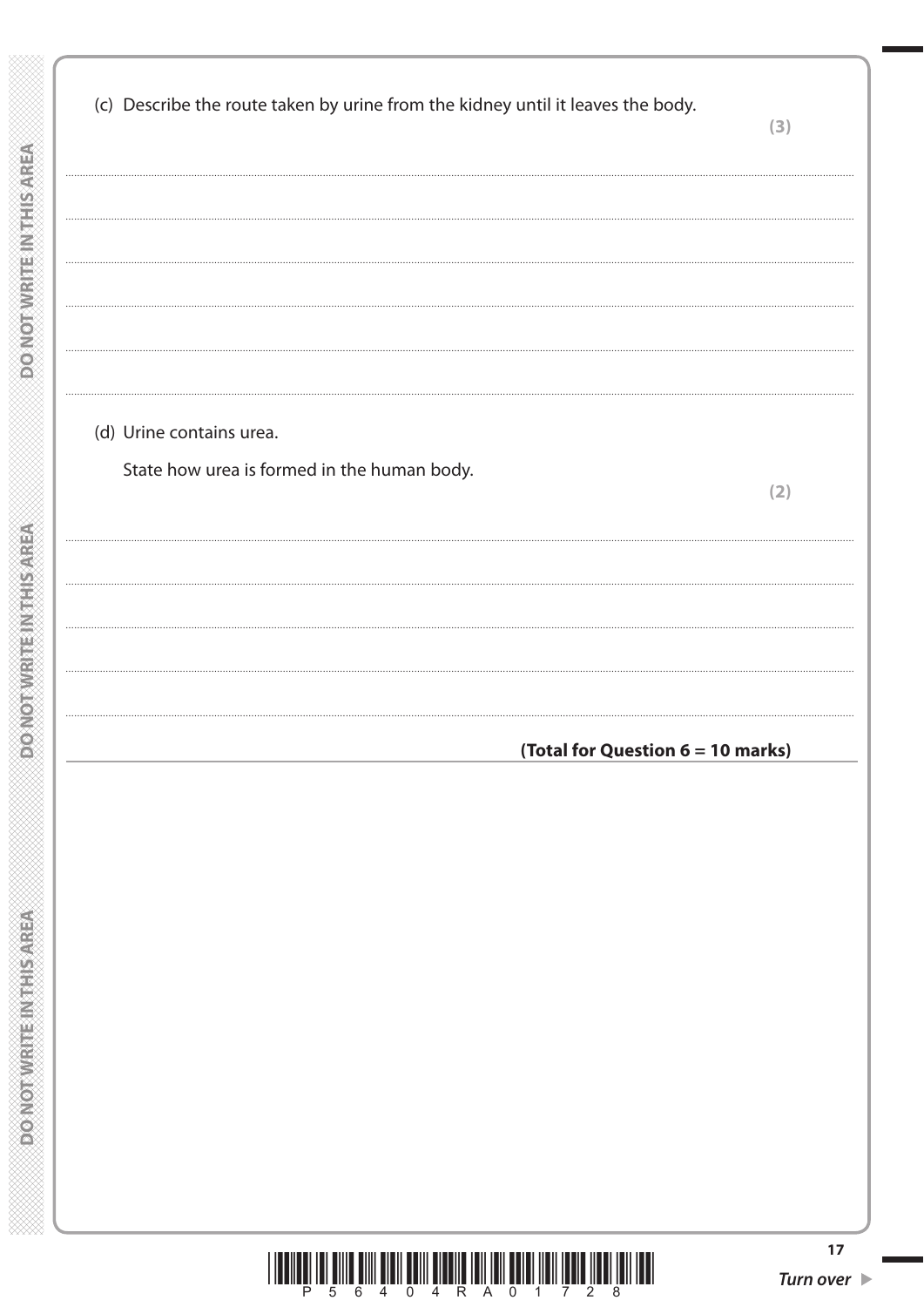|  |             | $\frac{1}{2}$ |   |  |
|--|-------------|---------------|---|--|
|  |             |               |   |  |
|  |             |               |   |  |
|  |             |               |   |  |
|  |             |               |   |  |
|  |             |               |   |  |
|  | Ê           |               | u |  |
|  |             |               |   |  |
|  |             |               |   |  |
|  |             |               |   |  |
|  |             |               |   |  |
|  |             |               |   |  |
|  |             |               |   |  |
|  |             |               |   |  |
|  |             |               |   |  |
|  | Ç           | g             |   |  |
|  |             |               |   |  |
|  |             |               |   |  |
|  |             |               |   |  |
|  |             |               |   |  |
|  |             |               |   |  |
|  |             |               |   |  |
|  |             |               |   |  |
|  |             |               |   |  |
|  |             |               |   |  |
|  |             |               |   |  |
|  |             |               |   |  |
|  |             |               |   |  |
|  |             |               |   |  |
|  |             |               |   |  |
|  |             |               |   |  |
|  |             |               |   |  |
|  |             |               |   |  |
|  |             |               |   |  |
|  |             |               |   |  |
|  |             |               |   |  |
|  |             |               |   |  |
|  |             |               |   |  |
|  |             |               |   |  |
|  |             |               |   |  |
|  |             |               |   |  |
|  |             | ò.            |   |  |
|  |             |               |   |  |
|  |             |               |   |  |
|  |             |               |   |  |
|  |             |               |   |  |
|  |             |               |   |  |
|  |             | Z             |   |  |
|  |             |               |   |  |
|  |             |               |   |  |
|  |             |               |   |  |
|  |             |               |   |  |
|  |             |               |   |  |
|  |             | ₩             |   |  |
|  |             |               |   |  |
|  |             |               |   |  |
|  |             |               | É |  |
|  |             |               |   |  |
|  | i<br>Distri |               |   |  |
|  |             |               |   |  |
|  |             |               |   |  |
|  |             |               | ģ |  |
|  |             |               |   |  |
|  |             |               |   |  |
|  |             |               |   |  |
|  |             |               |   |  |
|  |             | 医皮肤           |   |  |
|  |             |               |   |  |
|  |             |               |   |  |
|  |             |               |   |  |
|  |             |               |   |  |
|  |             |               |   |  |
|  |             |               |   |  |
|  |             |               |   |  |
|  |             |               |   |  |
|  |             |               |   |  |
|  |             |               |   |  |
|  |             |               |   |  |
|  |             |               |   |  |
|  |             |               |   |  |
|  |             |               |   |  |
|  |             | D             |   |  |
|  |             |               |   |  |
|  |             |               |   |  |

| 7 |  |  |                                                                                                                        | (a) (i) Women with the condition known as polycystic ovary syndrome (PCOS) do<br>not ovulate regularly. |  |  |  |  |  |
|---|--|--|------------------------------------------------------------------------------------------------------------------------|---------------------------------------------------------------------------------------------------------|--|--|--|--|--|
|   |  |  | Women with PCOS can be treated using clomifene therapy.                                                                |                                                                                                         |  |  |  |  |  |
|   |  |  | Clomifene therapy stimulates the production of FSH.                                                                    |                                                                                                         |  |  |  |  |  |
|   |  |  | Name the endocrine gland that produces FSH.                                                                            | (1)                                                                                                     |  |  |  |  |  |
|   |  |  | (ii) During this therapy, a woman takes a clomifene tablet each day for the first five days<br>of her menstrual cycle. |                                                                                                         |  |  |  |  |  |
|   |  |  | Describe the changes that would happen inside the ovaries during the first<br>five days of this treatment.             | (2)                                                                                                     |  |  |  |  |  |
|   |  |  | (iii) Which hormone causes ovulation?                                                                                  | (1)                                                                                                     |  |  |  |  |  |
|   |  |  | - LH<br>A                                                                                                              |                                                                                                         |  |  |  |  |  |
|   |  |  | <b>FSH</b><br>В                                                                                                        |                                                                                                         |  |  |  |  |  |
|   |  |  | testosterone<br>C                                                                                                      |                                                                                                         |  |  |  |  |  |
|   |  |  | progesterone<br>D                                                                                                      |                                                                                                         |  |  |  |  |  |
|   |  |  | (iv) During clomifene therapy, the woman has a blood test on day 20 of the<br>menstrual cycle.                         |                                                                                                         |  |  |  |  |  |
|   |  |  | The blood test shows a high level of progesterone.                                                                     |                                                                                                         |  |  |  |  |  |
|   |  |  | Explain the cause of this high level of progesterone on day 20 of the menstrual cycle.                                 | (2)                                                                                                     |  |  |  |  |  |
|   |  |  |                                                                                                                        |                                                                                                         |  |  |  |  |  |
|   |  |  |                                                                                                                        |                                                                                                         |  |  |  |  |  |
|   |  |  |                                                                                                                        |                                                                                                         |  |  |  |  |  |
|   |  |  |                                                                                                                        |                                                                                                         |  |  |  |  |  |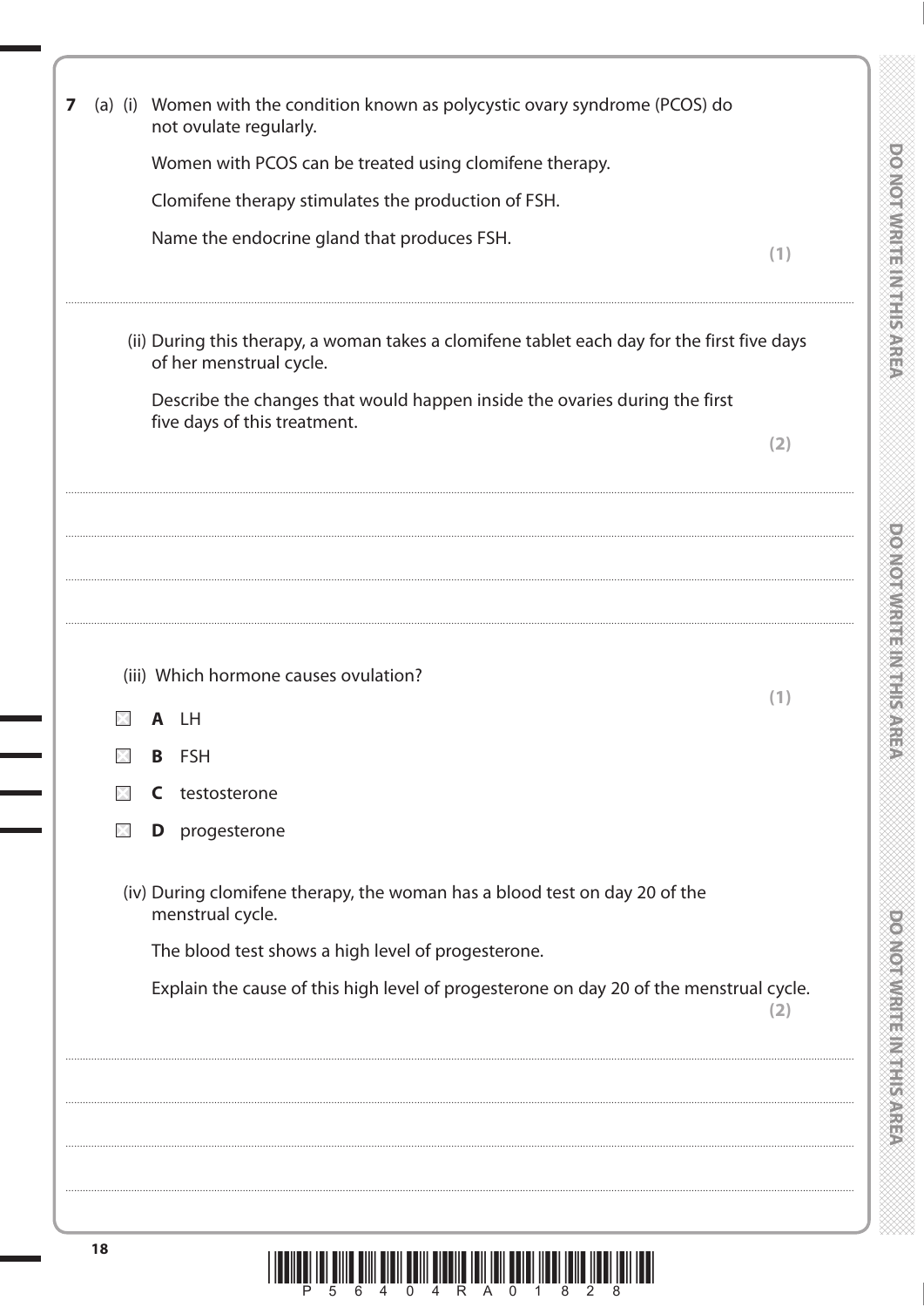(b) Hormones are also used as a method of contraception.

Explain why taking high levels of oestrogen and progesterone in the combined contraceptive pill reduces the chance of pregnancy.

 $(2)$ 

(c) The female population of Britain is 32.6 million.

The percentage of this population taking the combined contraceptive pill is 13.2%.

The combined pill is 98.8% effective.

Calculate the maximum number of females taking the combined contraceptive pill who could become pregnant.

 $(3)$ 

### (Total for Question 7 = 11 marks)

**DO NOT WRITE INTHIS AREA** 

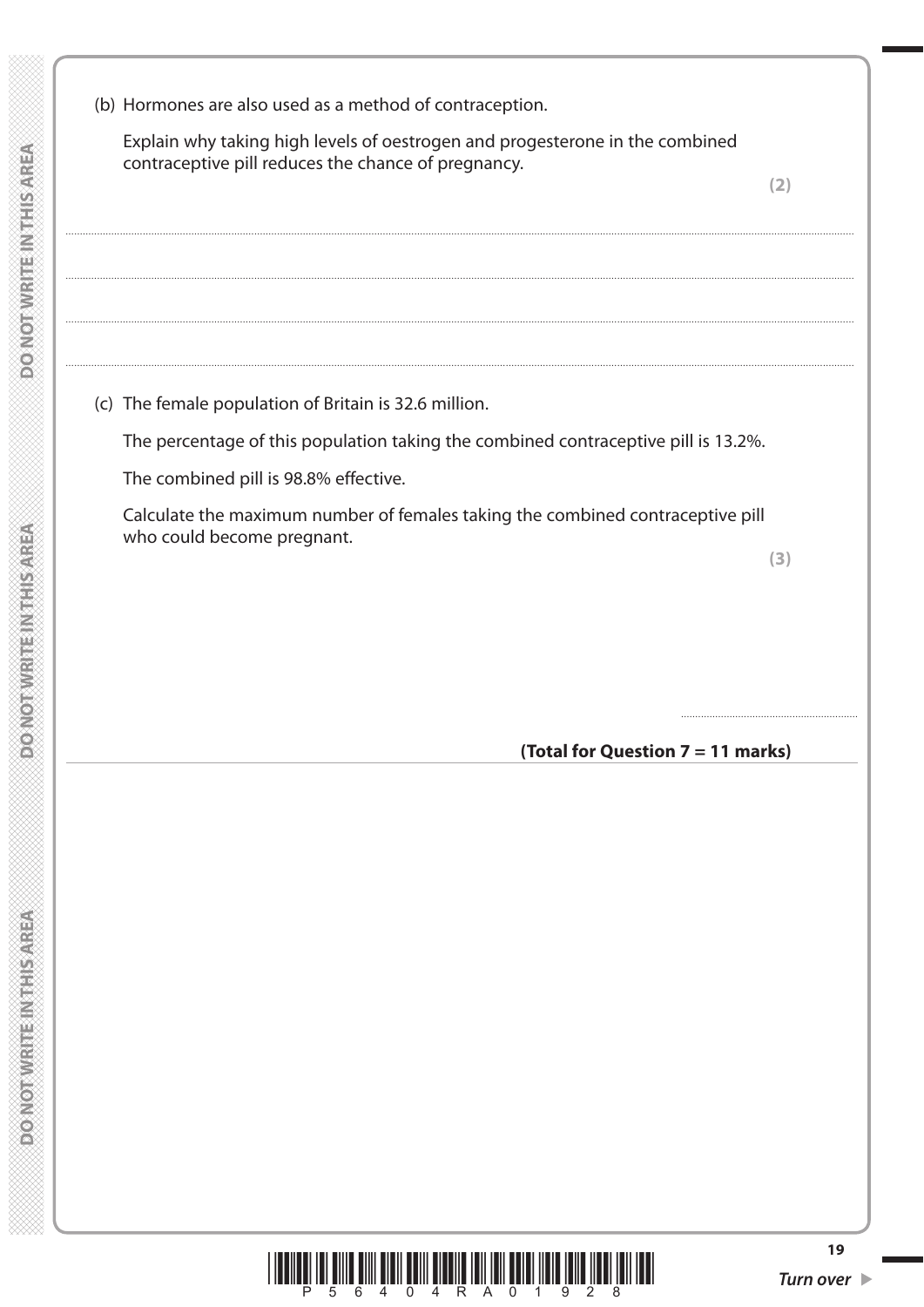

 $0$  4 R A

**PONONNE HARRY STREET**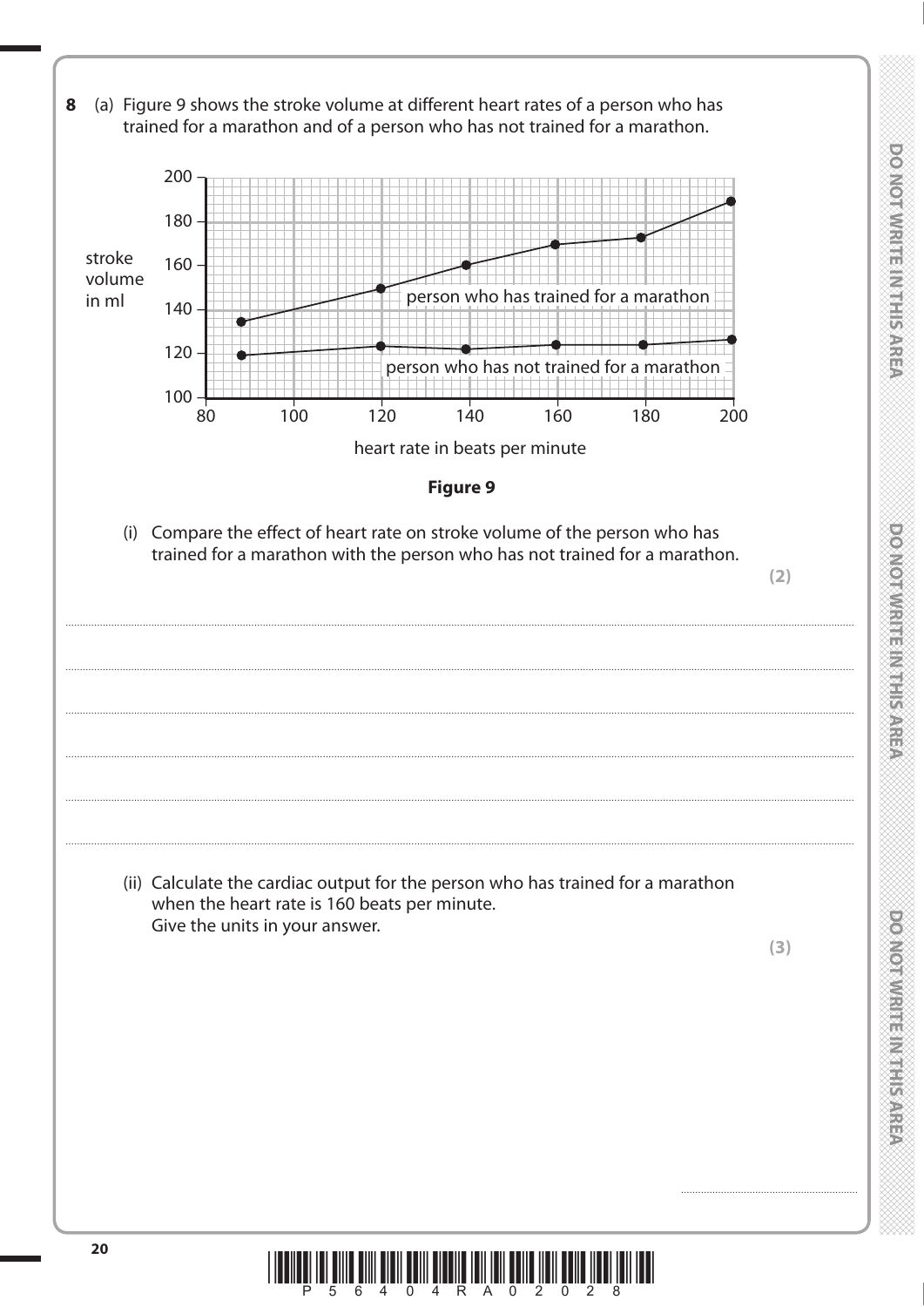Describe how this blood flows through the heart and lungs to leave the heart through the aorta.

Include references to the chambers of the heart and the relevant valves in your answer.

 $(6)$ 

| (Total for Question $8 = 11$ marks) |  |  |  |
|-------------------------------------|--|--|--|
|-------------------------------------|--|--|--|

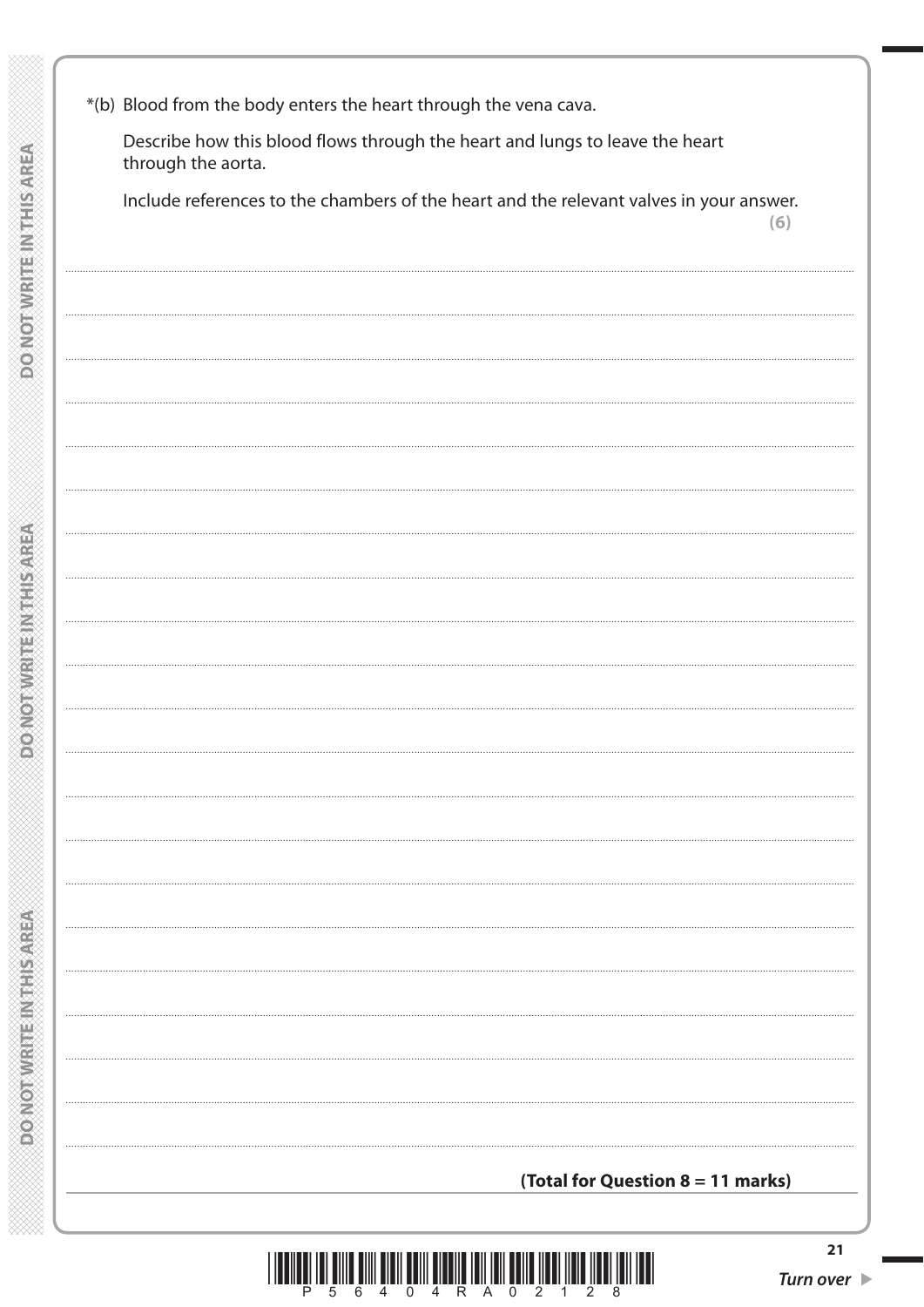

-5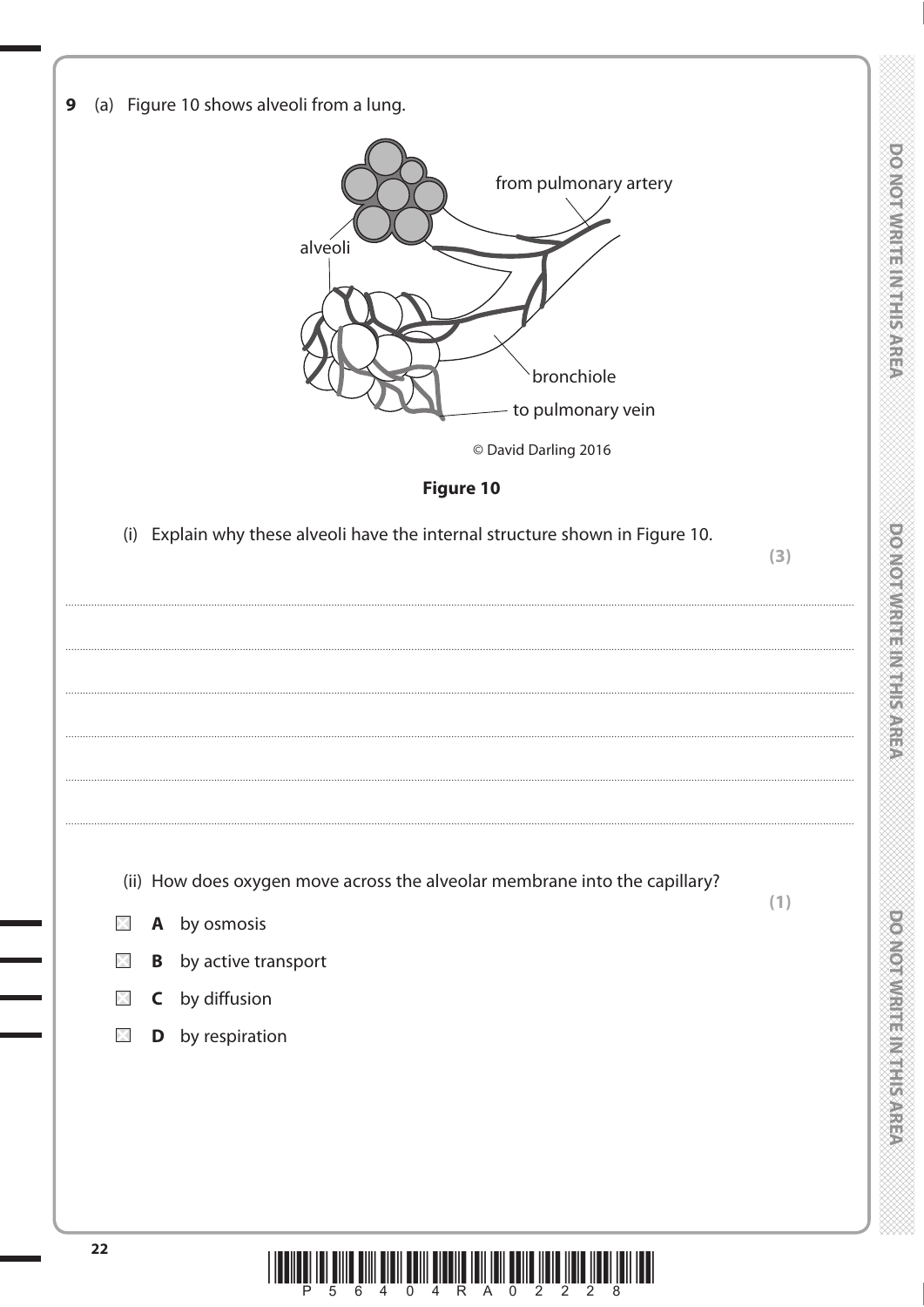

 $\frac{1}{5}$  and  $\frac{1}{6}$  and  $\frac{1}{4}$  and  $\frac{1}{6}$  and  $\frac{1}{4}$  and  $\frac{1}{8}$  and  $\frac{1}{8}$  and  $\frac{1}{2}$  and  $\frac{1}{2}$ 

- 8

P

**DOMOT WRITE IN THIS AREA** 

**MERIVAL HENRICH STATE**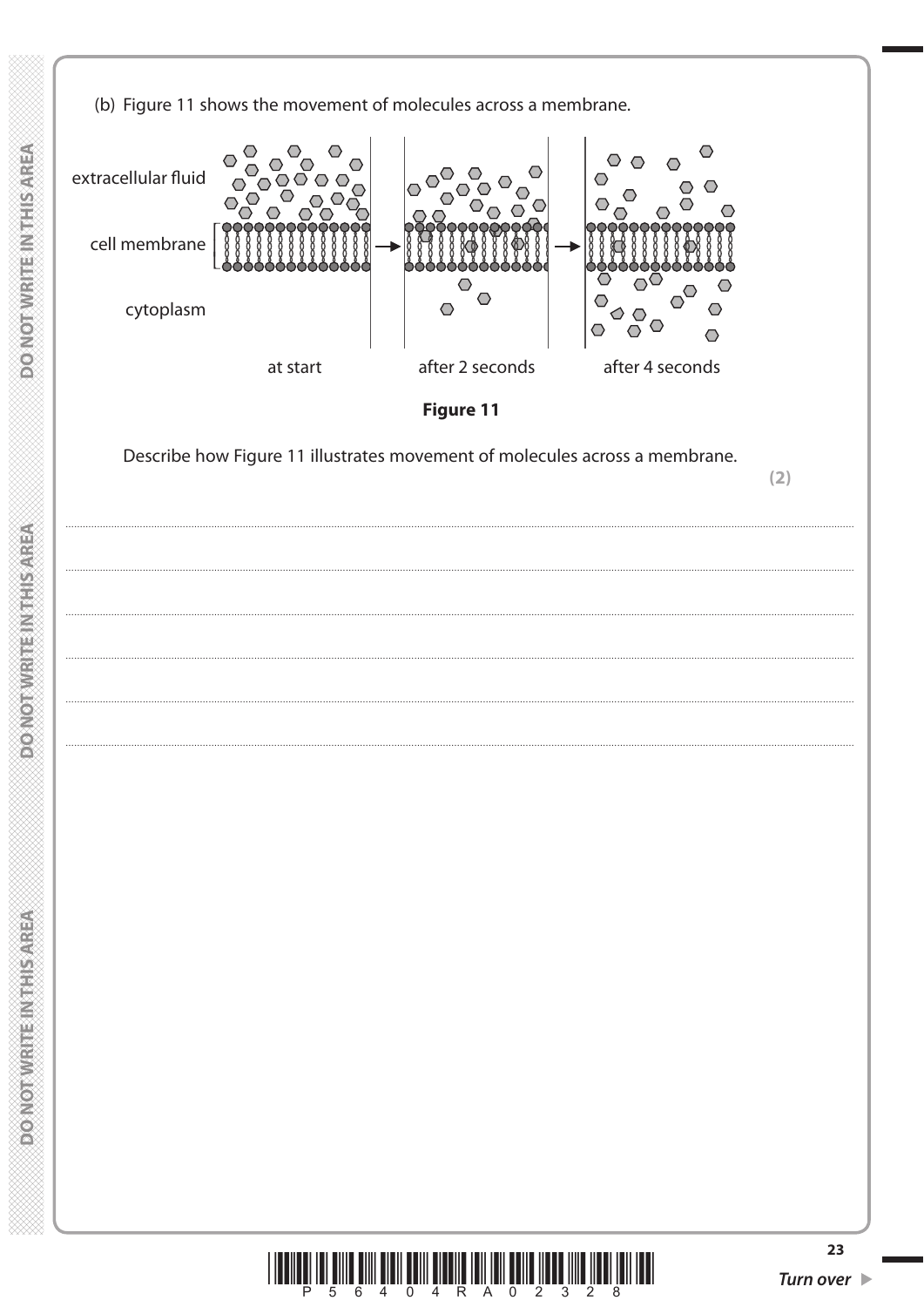| and out of cells. |  | (6)                               |
|-------------------|--|-----------------------------------|
|                   |  |                                   |
|                   |  |                                   |
|                   |  |                                   |
|                   |  |                                   |
|                   |  |                                   |
|                   |  |                                   |
|                   |  |                                   |
|                   |  |                                   |
|                   |  |                                   |
|                   |  |                                   |
|                   |  |                                   |
|                   |  |                                   |
|                   |  | .                                 |
|                   |  |                                   |
|                   |  |                                   |
|                   |  |                                   |
|                   |  |                                   |
|                   |  |                                   |
|                   |  |                                   |
|                   |  |                                   |
|                   |  |                                   |
|                   |  |                                   |
|                   |  |                                   |
|                   |  | (Total for Question 9 = 12 marks) |
|                   |  |                                   |
|                   |  |                                   |
|                   |  |                                   |
|                   |  |                                   |
|                   |  |                                   |
|                   |  |                                   |
|                   |  |                                   |
|                   |  |                                   |
|                   |  |                                   |
|                   |  |                                   |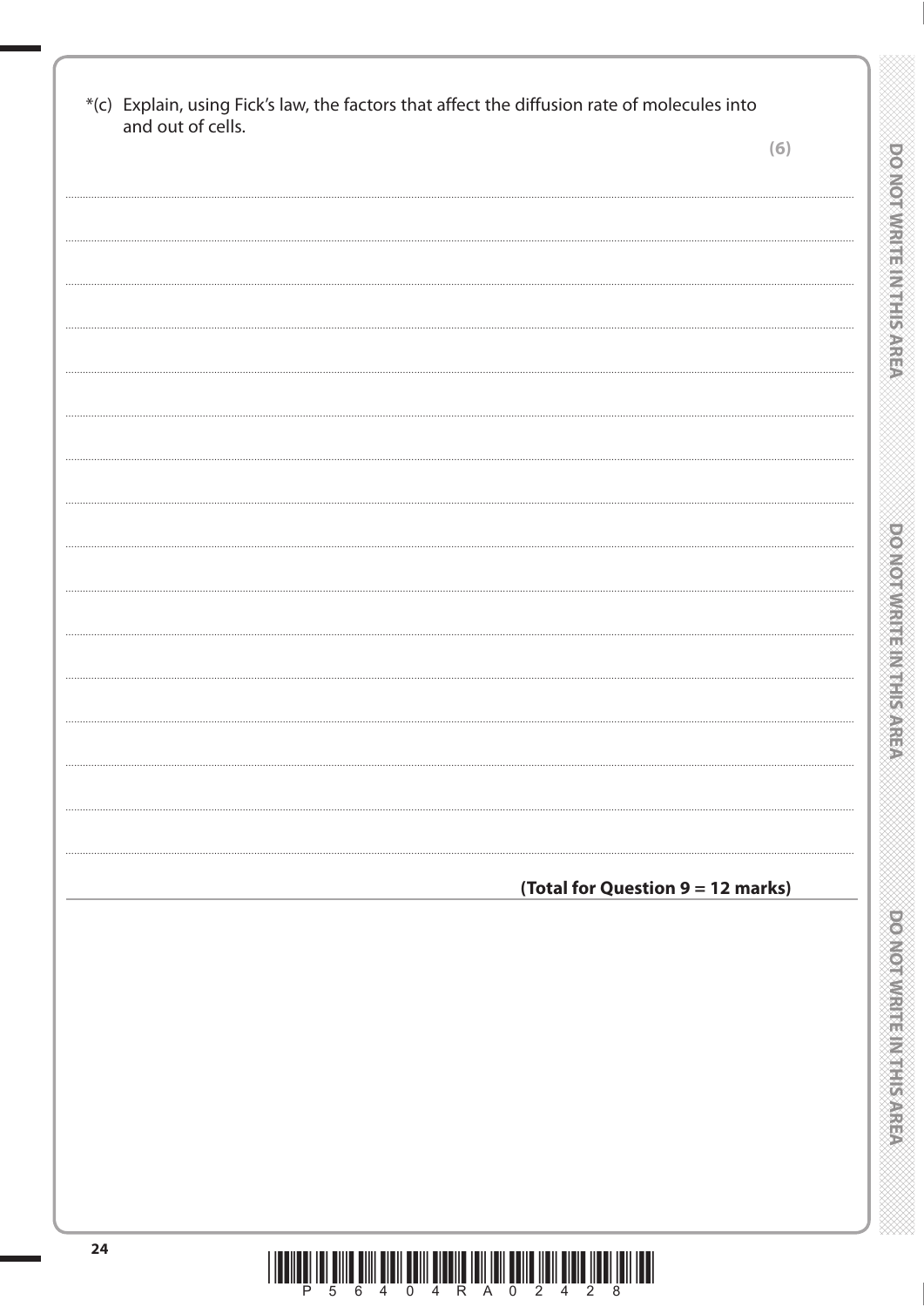# **10** (a) Figure 12 shows the global movement of carbon into or out of the atmosphere.

| process                    | movement of carbon<br>into or out of the atmosphere<br>in gigatonnes per year |
|----------------------------|-------------------------------------------------------------------------------|
| photosynthesis             | 120.1                                                                         |
| respiration                | 119.6                                                                         |
| ocean uptake               | 92.8                                                                          |
| ocean loss                 | 90.0                                                                          |
| combustion of fossil fuels | 6.4                                                                           |

### **Figure 12**

Calculate the net mass of carbon added to the atmosphere each year.

**(2)**

.gigatonnes

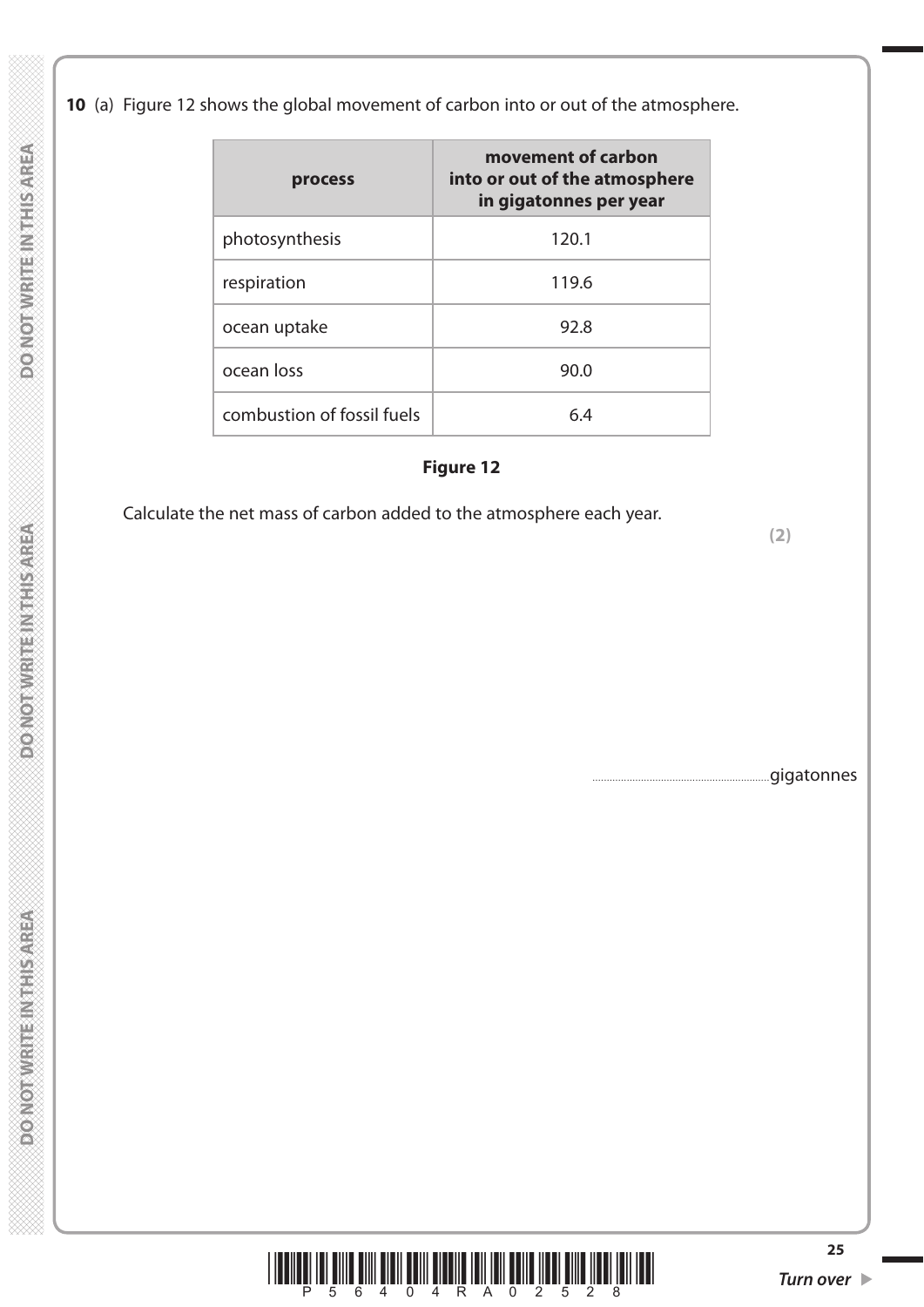(b) Joseph Priestley was a scientist who investigated how green plants and combustion affected the carbon cycle.

Figure 13 shows his first experiment.



**Figure 13** 

(i) State why the candle was not burning after three minutes.

 $(1)$ 

**DO NOTWRITE IN THIS AREA** 

**DOMORWICHER MEETING** 

(ii) Joseph Priestley continued the investigation but placed a plant inside the bell jar as shown in Figure 14.



**Figure 14** 

He observed that the candle stayed alight for two minutes more than the candle in the bell jar in the first experiment.

Explain his observation.



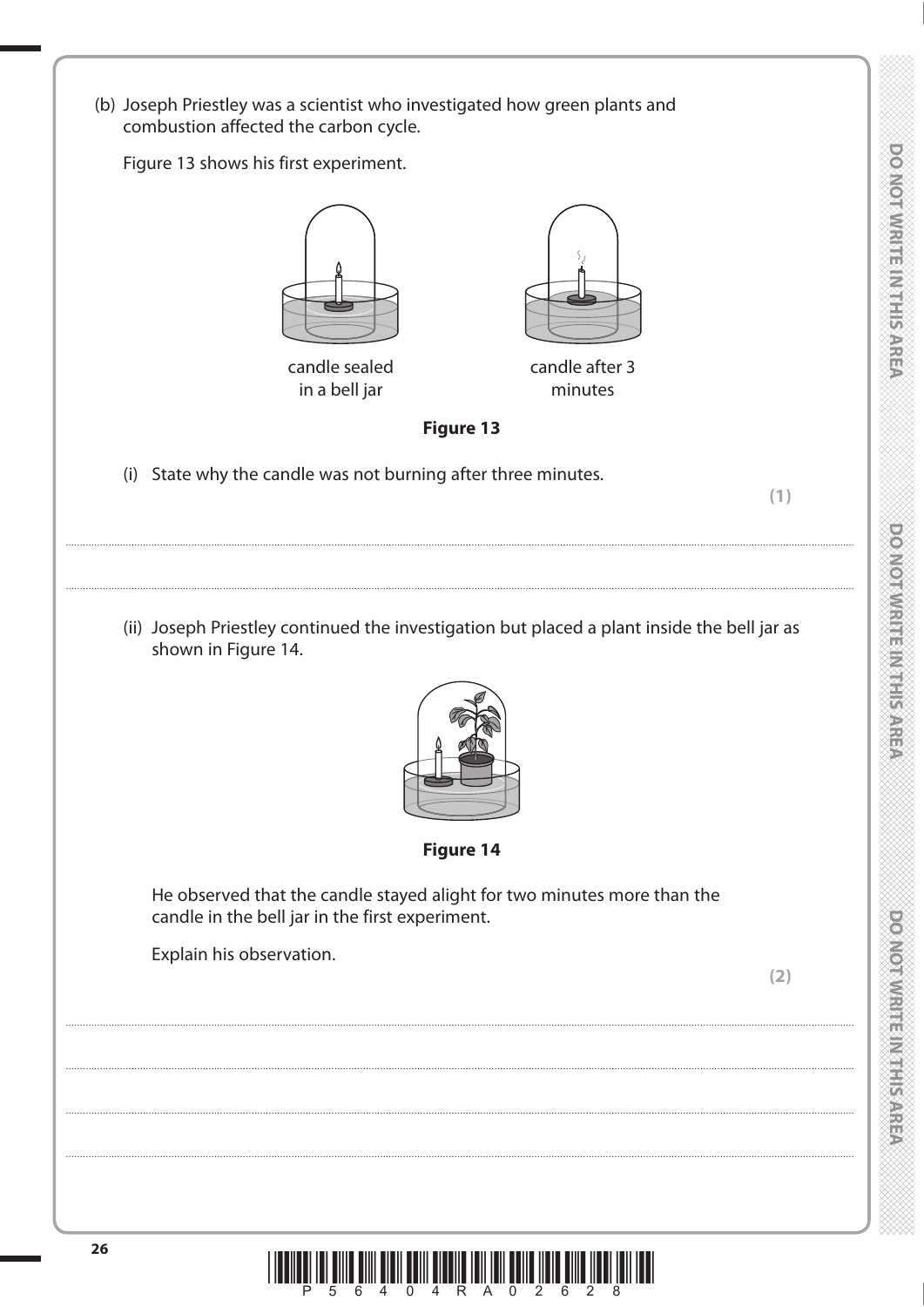| š      |
|--------|
|        |
|        |
|        |
|        |
|        |
| š<br>Č |
|        |
|        |
| l      |
|        |
|        |
|        |
|        |
| 2      |
|        |
|        |
|        |
| ł      |
| í      |
|        |
|        |
|        |
| j      |
| ï      |
| ï      |
|        |
|        |
|        |
|        |
|        |
|        |
|        |
|        |
|        |
|        |
| ć      |
|        |
|        |
|        |
|        |
| Ì      |
|        |
|        |
|        |
|        |
|        |
|        |
|        |
|        |
|        |
| ١      |
|        |
|        |
|        |
|        |
| ï      |
|        |
|        |
|        |
|        |
|        |
| Ž      |

| (iii) State two variables that would need to be controlled to compare these two experiments. | (2)                                |  |
|----------------------------------------------------------------------------------------------|------------------------------------|--|
|                                                                                              |                                    |  |
|                                                                                              |                                    |  |
|                                                                                              |                                    |  |
| (c) Nitrogen is cycled through the environment.                                              |                                    |  |
| Describe the roles of bacteria in the nitrogen cycle.                                        |                                    |  |
|                                                                                              | (4)                                |  |
|                                                                                              |                                    |  |
|                                                                                              |                                    |  |
|                                                                                              |                                    |  |
|                                                                                              |                                    |  |
|                                                                                              |                                    |  |
|                                                                                              |                                    |  |
|                                                                                              |                                    |  |
|                                                                                              |                                    |  |
| (Total for Question 10 = 11 marks)                                                           |                                    |  |
|                                                                                              | <b>TOTAL FOR PAPER = 100 MARKS</b> |  |
|                                                                                              |                                    |  |
|                                                                                              |                                    |  |
|                                                                                              |                                    |  |
|                                                                                              |                                    |  |
|                                                                                              |                                    |  |
|                                                                                              |                                    |  |
|                                                                                              | 27                                 |  |